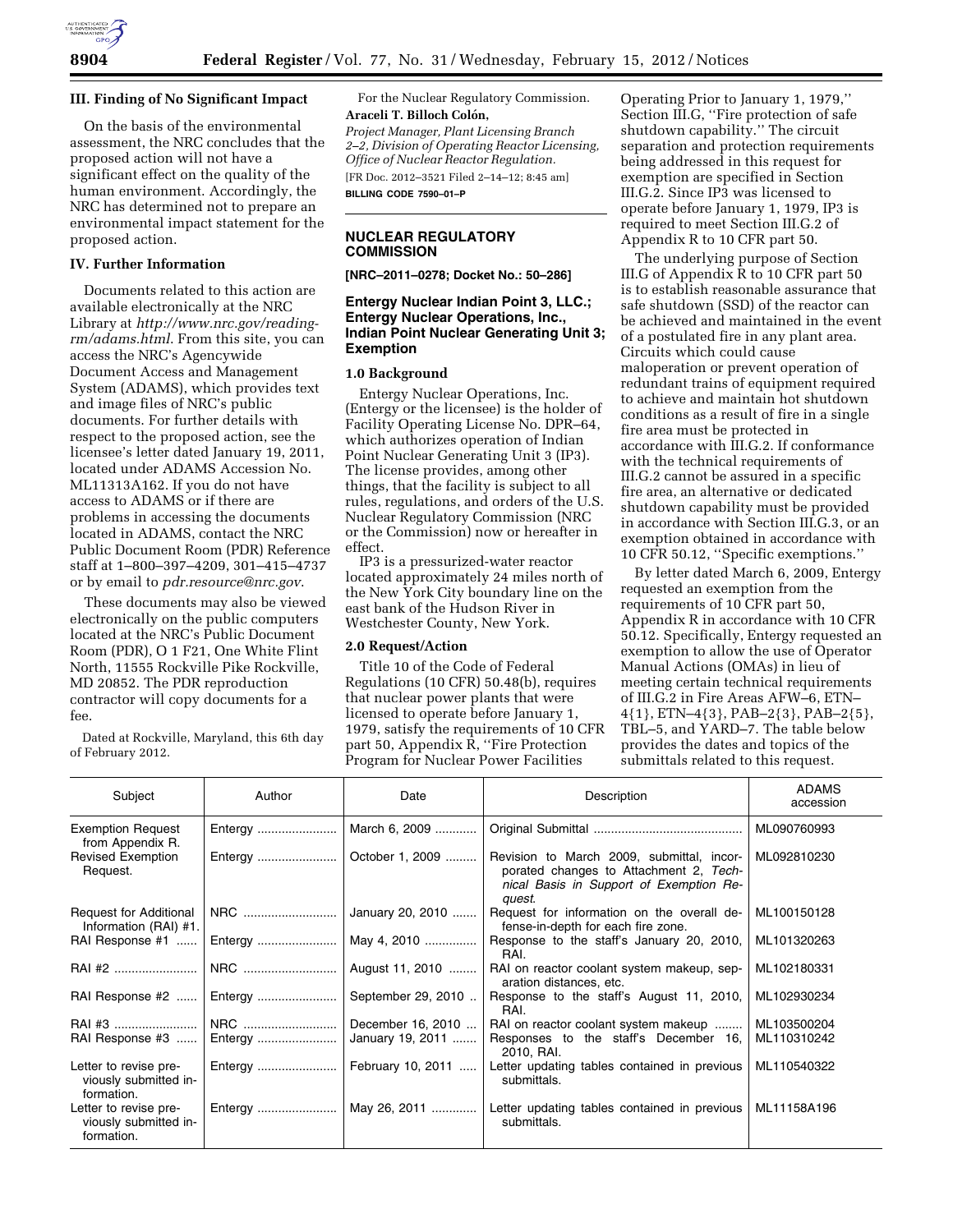III.G.2 establishes various protection options for providing reasonable assurance that at least one train of systems, equipment and cabling required to achieve and maintain hot shutdown conditions remains free of fire damage. In lieu of providing one of the means specified in the regulation, Entergy requests an exemption from III.G.2 to allow the use of OMAs to achieve and maintain hot shutdown conditions in the event of fire in seven fire areas at IP3; specifically, Fire Areas AFW–6, ETN–4{1}, ETN–4{3}, PAB– 2{3}, PAB–2{5}, TBL–5, and YARD–7.

#### **3.0 Discussion**

Pursuant to 10 CFR 50.12, the Commission may, upon application by any interested person or upon its own initiative, grant exemptions from the requirements of 10 CFR part 50 when: (1) The exemptions are authorized by law, will not present an undue risk to public health or safety, and are consistent with the common defense and security; and (2) when special circumstances are present. The licensee stated that special circumstances exist because the application of the regulation in this particular circumstance is not necessary to achieve the underlying purpose of the rule.

In accordance with 10 CFR 50.48(b), nuclear power plants licensed to operate before January 1, 1979, are required to meet Section III.G, of 10 CFR part 50, Appendix R. The underlying purpose of Section III.G of 10 CFR part 50, Appendix R, is to ensure that the ability to achieve and maintain SSD is preserved following a fire event. The regulation intends for licensees to accomplish this by extending the concept of defense-in-depth to:

• Prevent fires from starting.

• Rapidly detect, control, and extinguish promptly those fires that do occur.

• Provide protection for structures, systems, and components important to safety so that a fire that is not promptly extinguished by the fire suppression activities will not prevent the SSD of the plant.

III.G.2 requires one of the following means to ensure that a redundant train of SSD cables and equipment is free of fire damage, where redundant trains are located in the same fire area outside of primary containment:

a. Separation of cables and equipment by a fire barrier having a 3-hour rating;

b. Separation of cables and equipment by a horizontal distance of more than 20 feet with no intervening combustibles or

fire hazards and with fire detectors and an automatic fire suppression system installed in the fire area; or

c. Enclosure of cables and equipment of one redundant train in a fire barrier having a 1-hour rating and with fire detectors and an automatic fire suppression system installed in the fire area.

In its March 6, 2009, and October 1, 2009, submittals, Entergy requested an exemption from certain technical requirements of III.G.2 to the extent that one of the redundant trains of systems necessary to achieve and maintain hot shutdown is not maintained free of fire damage in accordance with one of the required means prescribed in III.G.2 in Fire Areas AFW–6, ETN–4{1}, ETN– 4{3}, PAB–2{3}, PAB–2{5}, TBL–5, and YARD–7.

Each OMA included in this review consists of a sequence of tasks that occur in various fire areas. The OMAs are initiated upon confirmation of a fire in a particular fire area, which the licensee has further subdivided into fire zones. Listed in the order of the fire area of fire origin, the OMAs included in this review are as follows:

| <b>OMA</b><br>No. | Area of fire<br>origin    | Area name                                       | Fire zone<br>crediting<br>the OMA | Operator manual actions                                                                                                                          |
|-------------------|---------------------------|-------------------------------------------------|-----------------------------------|--------------------------------------------------------------------------------------------------------------------------------------------------|
|                   | 1    AFW-6                | Auxiliary Feedwater<br>(AFW)<br>Pump Room.      |                                   | 23  Locally start 33 AFW Pump via operation of the Bus 6A circuit<br>breaker.                                                                    |
|                   |                           | 2    ETN-4{1}    Entrance to Electrical Tunnels | 7A                                | Swap 32 Component Cooling Water (CCW) pump to alternate<br>power supply or align city water to charging pumps.                                   |
| $3$               |                           |                                                 | 7A                                | Operate 480V Bus 3A breaker locally to start 31 AFW pump.                                                                                        |
| $4$               |                           |                                                 | 7A                                | Locally operate the bypass valve for Flow Control Valve<br>(FCV)-1121 in support of use of 31 AFW pump.                                          |
| $5$               |                           |                                                 | 60A                               | Operate HCV-1118 manually to control 32 AFW pump.                                                                                                |
| $6$               |                           |                                                 | 7A, 60A                           | Align Appendix R Diesel Generator (ARDG) to 480 V Buses<br>2A, 3A, 5A, and 312.                                                                  |
| 7                 |                           |                                                 | 7A, 60A                           | Swap 31 or 32 charging pump to alternate power supply.                                                                                           |
| 8                 |                           |                                                 |                                   | 7A, 60A    Locally operate FCV-405B, FCV-405D, or FCV-406B to con-<br>trol AFW flow to Steam Generators (SGs).                                   |
| $9$               |                           |                                                 | 60A                               | Locally open valve 227 to establish charging [previously<br>"CVCS"] makeup flowpath to Reactor Coolant System<br>$(RCS)$ .                       |
| 10                |                           |                                                 |                                   | Locally close Level Control Valve (LCV)-112C and open valve<br>288 to align charging pump suction to the Refueling Water<br>Storage Tank (RWST). |
| $11$              |                           |                                                 |                                   | Locally operate Pressure Control Valve (PCV)-1139 to ensure<br>steam supply to 32 AFW pump.                                                      |
| 12                |                           |                                                 | 60A                               | Locally operate PCV-1310A and PCV-1310B to ensure<br>steam supply to 32 AFW pump.                                                                |
| 13                |                           |                                                 | 60A                               | Locally manually perform Service Water (SW) pump strainer<br>backwash as required.                                                               |
|                   | 14    ETN-4{3}            | Electrical Tunnel                               | 73A                               | Operate HCV-1118 manually to control 32 AFW pump.                                                                                                |
| $15$              |                           |                                                 | 73A                               | Locally operate PCV-1139 to ensure steam supply to 32 AFW<br>pump.                                                                               |
| $16$              |                           |                                                 | 73A                               | Locally operate 32 PCV-1310A, PCV-1310B to ensure steam<br>supply to 32 AFW pump.                                                                |
| $17$              |                           |                                                 | 73A                               | Locally operate FCV-405C and FCV-405D to control AFW<br>flow to SG.                                                                              |
|                   | 18    PAB-2{3}    Primary | Auxiliary<br>Building:<br>Charging Pump Rooms.  |                                   | Locally close valve LCV-112C and open valve 228 to align<br>charging pump suction path to RWST.                                                  |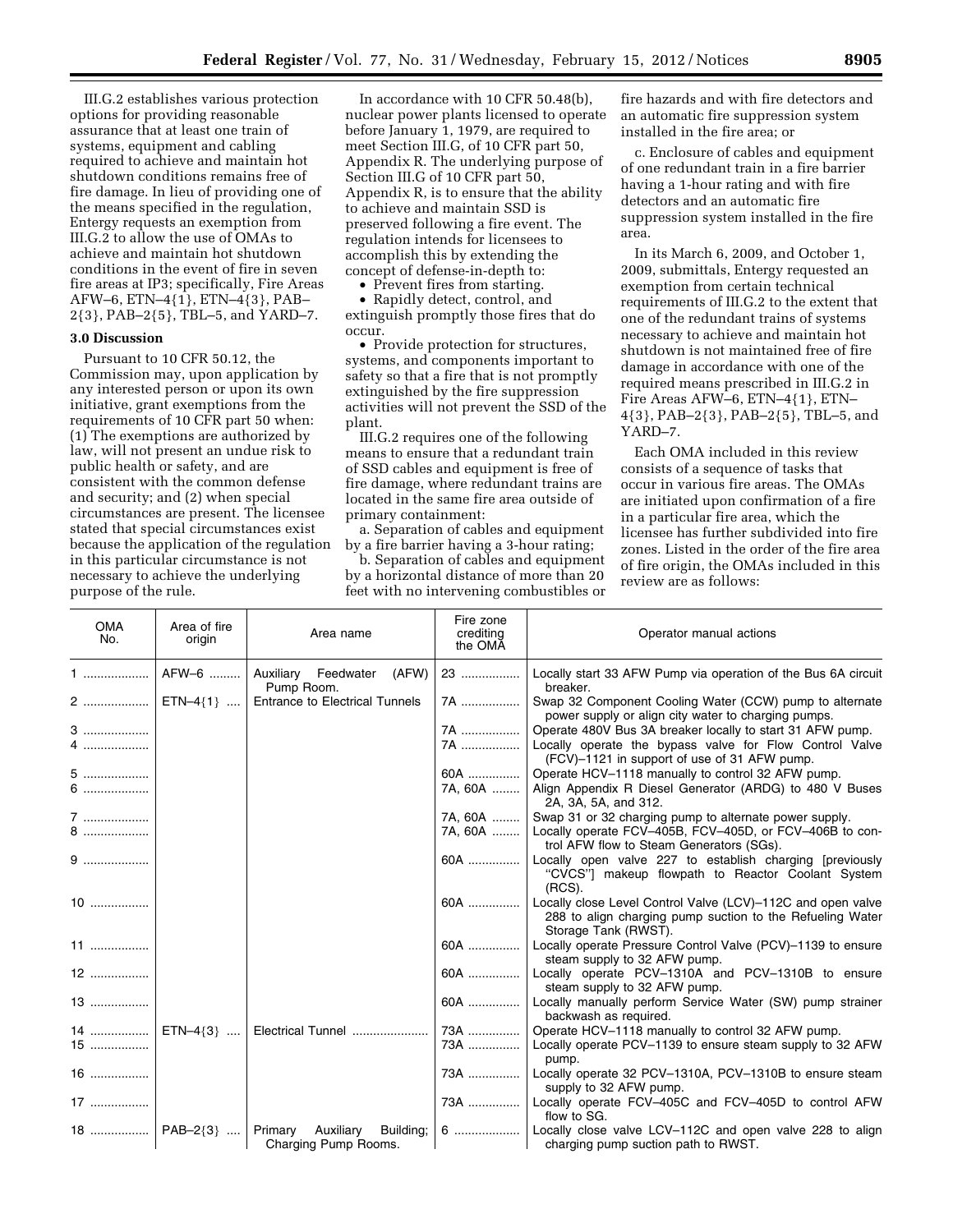| <b>OMA</b><br>No. | Area of fire<br>origin | Area name                                             | Fire zone<br>crediting<br>the OMA | Operator manual actions                                                                                                                                                |
|-------------------|------------------------|-------------------------------------------------------|-----------------------------------|------------------------------------------------------------------------------------------------------------------------------------------------------------------------|
|                   |                        | 19    PAB-2{5}    Primary Auxiliary Building          | 17A, 19A,<br>58A.                 | Locally close supply breaker for 32 Charging Pump [pre-<br>viously "CVCS"] Pump.                                                                                       |
| 20                |                        |                                                       | 17A, 19A,<br>58A.                 | Locally control 32 charging [previously "CVCS"] pump using<br>scoop tube positioner.                                                                                   |
| 21                |                        |                                                       | 59A                               | Open bypass valve 227 to establish charging flowpath to RCS<br>around potentially failed closed HCV-142.                                                               |
| 22                |                        |                                                       | 17A, 20A,<br>27A, 30A.            | Locally close LCV-112C and open bypass valve 288 to estab-<br>lish flowpath from RWST to charging pump suction.                                                        |
|                   |                        | TBL-5  Turbine Building and the AFW<br>Pump Building. | 52A                               | Locally operate [bypass valve for] FCV-1121 AFW pump re-<br>circulation valve during pump startup.                                                                     |
| 24                |                        |                                                       | 52A, 54A                          | Locally operate FCV-406A and FCV-406B to control AFW<br>flow to SGs.                                                                                                   |
| 25                |                        |                                                       | 37A, 38A,<br>43A, 44A.            | Locally/manually backwash SW pump strainer as required if<br>power to strainer associated with selected SW pump is lost<br>(use one of STR PMP-31 through STR PMP-36). |
|                   | YARD-7                 | External Yard Areas<br>Intake<br>Structure.           | 22                                | Locally start ARDG to supply Motor Control Center (MCC)<br>312A in support of the use of SW pump 38.                                                                   |
| 27                |                        |                                                       | 22, 222                           | Locally/manually backwash SW Pump strainer as required if<br>power to strainer associated with selected SW pump is lost.                                               |

In their submittals, the licensee described elements of their fire protection program that provide their justification that the concept of defensein-depth that is in place in the above fire areas is consistent with that intended by the regulation. To accomplish this, the licensee utilizes various protective measures to accomplish the concept of defense-in-depth. Specifically, the licensee stated that the purpose of their request was to credit the use of OMAs, in conjunction with other defense-indepth features, in lieu of the separation and protective measures required by III.G.2 for a fire in the fire areas stated above.

In their March 6, 2009, and October 1, 2009, submittals, the licensee provided an analysis that described how fire prevention is addressed for each of the fire areas for which the OMAs may be required because the separation requirements for equipment and electrical circuits required by III.G.2 are not met. Specifically, the licensee stated that noncombustible materials have been used to the maximum extent practicable and that the introduction of combustible materials into areas with safety-related equipment, including Fire Areas AFW–6, ETN–4{1}, ETN–4{3}, PAB–2{3}, and PAB–2{5} is strictly controlled by administrative procedures. The administrative procedures govern the handling, storage, and limitations for use of ordinary combustible materials, combustible and flammable gases and liquids, and other combustible supplies. In addition, the licensee stated that with the exception of Fire Areas TBL–5 and YARD–7, all of the fire areas identified in the licensee's request are subject to the Indian Point Energy Center Transient Combustible

Control Program, as implemented via procedure EN–DC–161, ''Control of Combustibles,'' and are controlled as Level 2 combustible control areas. The licensee also stated that Fire Area TBL–5, consisting of the Turbine Building and certain adjacent fire zones, does not contain safety-related structures, systems or components (SSCs) and is not subject to the explicit transient combustible controls of EN– DC–161 but that procedure OAP–017, ''Plant Surveillance and Operator Rounds'' includes inspection guidelines for operator rounds, which include monitoring for general area cleanliness, and for any housekeeping problems that may present a fire or safety concern. Consequently, operator rounds performed each shift provide for the monitoring of Area TBL-5 and other plant areas for accumulations of combustibles that could present an unacceptable fire safety challenge. Similarly, procedure ENMA–132, ''Housekeeping'' includes guidance for monitoring general area cleanliness as well as monitoring for accumulations of combustibles. The licensee stated that the administrative controls are described in the IP3 Fire Protection Program (FPP), which is incorporated by reference into the Updated Final Safety Analysis Report.

The licensee stated that both thermoplastic and thermoset lowvoltage power, control, and instrument cables are installed at IP3. Since the thermoplastic insulated cables were manufactured and installed prior to the issuance of IEEE–383, a standard for nuclear plant cables, they were not qualified to that standard. In its May 4, 2010 letter, the licensee stated that the non-IEEE–383-qualified cables are

constructed with an asbestos glass braid outer jacket which provides protection from flame spread. In addition, the licensee stated that the results of various tests, as well as an actual fire event at Indian Point Nuclear Generating Unit 2 (IP2) during plant construction, have demonstrated the ability of this type of thermoplastic insulated cables to minimize the growth and spread of cable fires. The licensee also stated that the likelihood of self-ignited cable fires is minimized by appropriately sized electrical protection devices (*e.g.,* fuses and circuit breakers).

All of the fire areas in the plant are comprised of one or more fire zones consisting of separate compartments or fire zone delineations based on spatial separation. In addition, the licensee stated that the localization of hazards and combustibles within each fire zone, combined with the spatial or physical barrier separation between zones, provides reasonable assurance that a fire that occurs within a particular zone will be confined to that zone. As such, the licensee provided a characterization of the defense-in-depth that is present in each of the fire zones containing multiple trains of SSD equipment. The licensee further stated that for each of the fire zones where OMAs are performed, the adequacy of non-rated fire barriers was evaluated to ensure that they can withstand the hazards associated with the area. Therefore, this review evaluates the defense-in-depth provided in each of the zones of concern.

In its submittals, the licensee provided a summary of plant-specific fire protection features provided for each fire zone identified in its request including an account of combustible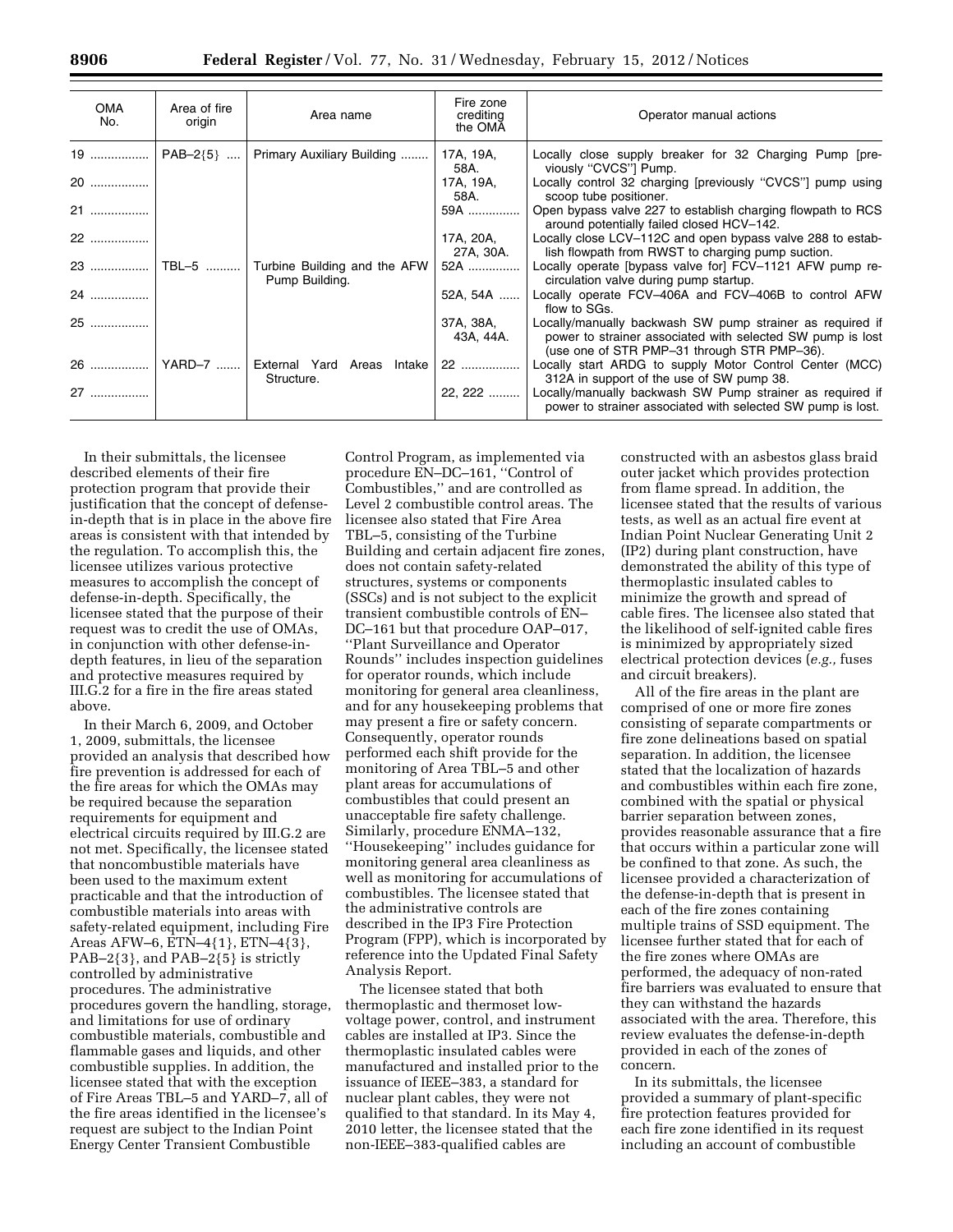loading (both fixed and transient), ignition sources, detection, suppression, administrative controls, and identified any additional fire protection features that may be unique to the fire zone, such as electrical raceway fire barriers. In its responses, the licensee stated that combustibles and sources of ignition are tightly controlled by administrative controls programs and that the areas included in this exemption are not shop areas so hot work activities (such as welding) are infrequent and appropriate administrative controls (*e.g.,* hot work permits, fire watch, and supervisory controls) are in place if hot work activities do occur. The licensee also stated that the original installation of the suppression and detection systems was accepted by the NRC staff in safety evaluation reports (SERs) dated March 6, 1979, and a supplement dated May 2, 1980, and that there are no code compliance items that present an adverse impact to the implementation of the requested OMAs. Within the fire zones of concern to its request, the licensee stated that non-rated fire barrier assemblies are only used or credited in Fire Area AFW–6 (Fire Zone 23), Fire Area ETN–4 (Fire Zones 7A and 60A), and Fire Area PAB–2 (Fire Zone 27A) and that in each case, the fire resistive capability of the barrier was evaluated and found to be acceptable given other features and circumstances present in those zones.

Entergy stated that for each of the fire areas addressed in this evaluation, Post-Fire Safe Shutdown (PFSSD) is principally accomplished by remaining in the Central Control Room (CCR) and conducting a normal (non-alternative) shutdown. In all cases, the identified OMAs mitigate conditions where certain technical requirements of III.G.2 are not satisfied.

Entergy further stated that the OMAs required for achieving and maintaining hot shutdown conditions are feasible, reliable, and are not impacted by environmental conditions (radiation, lighting, temperature, humidity, smoke, toxic gas, noise, fire suppression discharge, etc.) associated with fires in III.G.2 areas. The feasibility and reliability of the requested OMAs is addressed in Section 4.0 of this evaluation.

#### *NRC Staff Observations*

In its May 4, 2010 response to RAI– 07.1, the licensee stated that no credit was taken for immediate and proactive OMA response by plant operators upon the receipt of a fire detection alarm in any of the identified fire zones. Instead, the licensee stated that OMAs are initiated upon the detection of operating

abnormalities or failures caused by a postulated fire event. In this same response, the licensee stated that they conducted exercises using the plant simulator to evaluate the feasibility of the OMAs where a fire condition or a spontaneous reactor trip caused by a fire was announced at the outset of the simulation followed by the failure of discrete components that are subject to impairment due to fire damage to cables or components resulting from a fire in the area of concern. For fires originating in fire zones lacking fire detection and/ or automatic fire suppression systems, the NRC staff considers it improbable that the operators would properly indentify that the indications were the result of a fire instead of some other fault. In addition, the operators would be delayed in positively identifying the location of the fire based on these indirect and ambiguous indicators. Therefore, for some scenarios involving fire zones that lack fire detection systems, operators are unlikely to identify and respond to a fire event in a manner that prompts them to perform certain OMAs prior to a significant degradation of the plant's condition. This becomes especially relevant for OMAs that are required to be completed within a relatively short period of time, e.g., within about 30 minutes, or have limited margins available to complete the required actions.

For OMAs that are required to be completed within a short period of time, the NRC staff evaluates if operators can reliably perform the OMA. In order to be able to perform OMAs reliably, it is important that operators are able to promptly implement any required action based on clear indications. Indirect indicators and diagnostic analysis would result in delayed action to initiate the appropriate OMAs and would impair their reliable completion. For example, loss of control or indication for a pump or other affected component could result from the power supply circuit breaker opening due to an electrical fault other than a fire, and the operator might delay taking actions for a fire while investigating other potential and more-likely causes. The NRC staff documented a position on procedures and training for such actions in Section 4.2.9 of NUREG–1852, ''Demonstrating the Feasibility and Reliability of Operator Manual Actions in Response to Fire,'' which notes that the procedures for reactive actions should clearly describe the indications which prompt initiation of the actions. Therefore, where OMAs need to be performed within a short period of time, fire zones crediting those OMAs are expected to

have more robust defense-in-depth and clear, direct procedures than fire zones that have a significant margin in their OMA performance times.

In the August 11, 2010 RAI–02.1, and the December 16, 2010 RAI–01.1, the NRC staff requested the licensee to describe the spatial separation between redundant trains of equipment. However, the licensee's response only provided information regarding the separation between ignition sources and safe shutdown equipment and not information regarding the separation between redundant trains of equipment within the area. For example, in its response to RAI–01.1 dated January 19, 2011, the licensee stated that ''With respect to Item 3 above, Entergy has provided cable routing dimensional details for the circuits of concern in the submittal dated September 29, 2010. However, it should be noted that in most cases, the dimensional data provided does not relate to the separation between redundant trains, but rather the location and separation from ignition sources for a single train that presents the potential for use of the credited OMA if that train is impacted by fire damage.'' During a clarification call with the licensee, the licensee did not provide any dimensional data on train separation. Without dimensional data on train separation, the staff has conservatively assumed that there is no discernable separation between redundant trains of equipment.

In addition, the licensee noted that the introduction of combustible materials into most areas included in its request was limited via administrative procedures such as EN–DC–161. The licensee stated that since Fire Area TBL–5 did not contain safety-related systems or components, it was not addressed by this procedure. The NRC staff notes that the licensee requested OMAs for Fire Area TBL–5 area and that alternate shutdown equipment and several cables associated with normal safe-shutdown equipment are located in this area. The licensee stated that operator rounds are performed each shift in Fire Area TBL–5 that would monitor the presence of combustibles that could present an unacceptable fire safety challenge. In addition, the licensee stated that procedures OAP– 017 (Plant Surveillance and Operator Rounds) and EN–MA–132 (Housekeeping) include guidance for monitoring general area cleanliness including monitoring for accumulations of combustibles. The NRC staff notes that the combustible material controls procedures for this fire area are not as robust as for safety-related areas, and therefore results in a reduction in the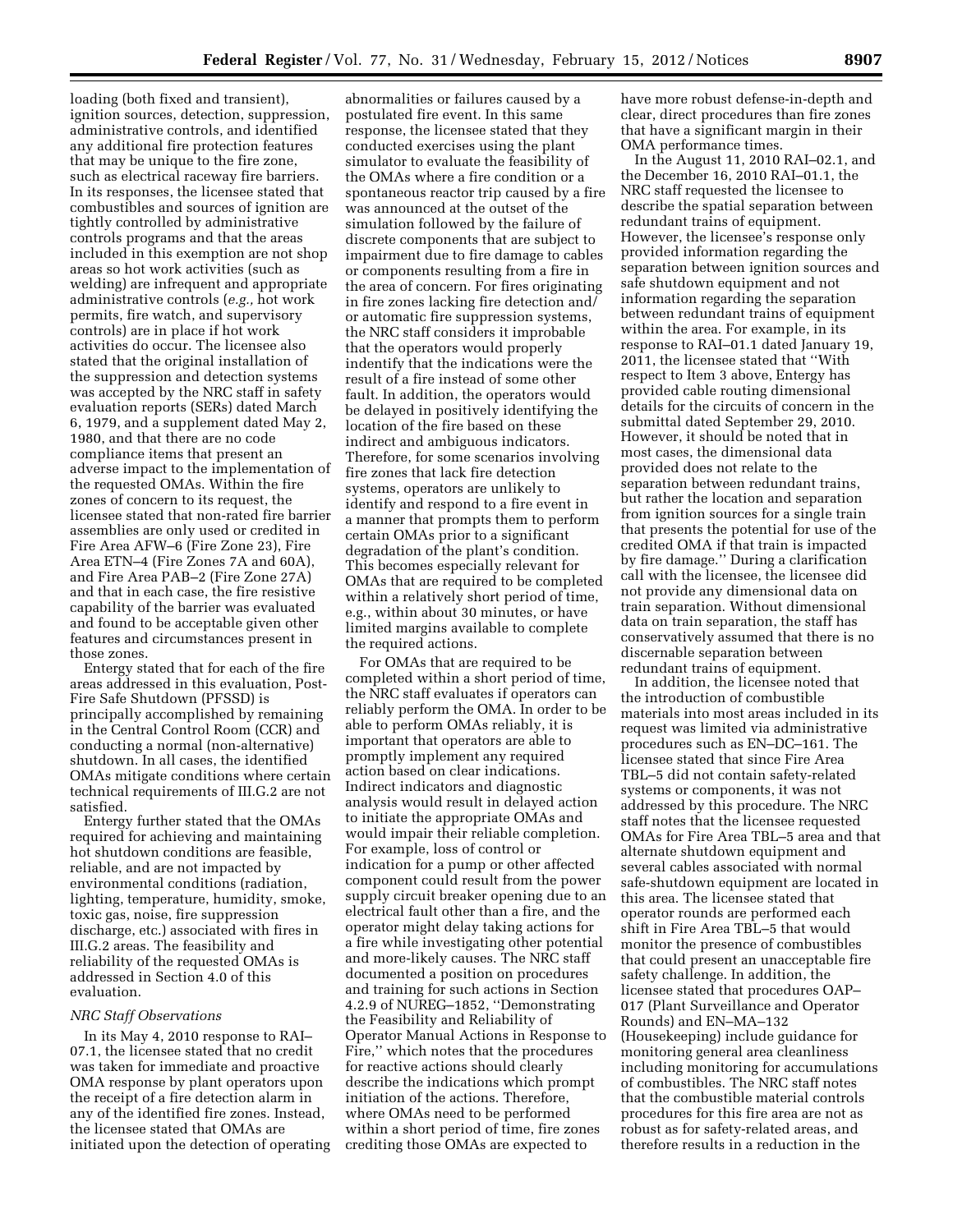defense-in-depth for the impacted fire zones.

## *Specific Area or Zone Discussion*

Each of the fire areas or zones included in this exemption is analyzed below with regard to how the concept of defense-in-depth is achieved for each area or zone and the role of the OMAs in the overall level of safety provided for each area or zone.

*3.1 Fire Area AFW–6—Auxiliary Boiler Feed Pump Room, Elevation 18*′*-6*″ *of the Auxiliary Feed Pump Building (Fire Zone 23—Auxiliary Boiler Feed Pump (ABFP) Room, Elevation 18*′*-6*″*)* 

# 3.1.1 Fire Prevention

Fire Area AFW–6 consists of a single room (the ABFP Room or the Auxiliary Feedwater (AFW) Pump Room) and is designated as Fire Zone 23. Note that the pumps which supply water to the steam generators following a reactor trip are generically known as AFW pumps, but at IP3 they are also called Auxiliary Boiler Feed Pumps. The licensee stated that the fire loading in this area is low and that fixed combustibles consist of cable insulation, small quantities of lube oil, electrical panels, and incident materials and Class A combustibles. The licensee also stated that the ignition sources in the area consist of cable runs, junction boxes, motors, pumps, and an electrical cabinet.

# 3.1.2 Detection, Control, and Extinguishment

The licensee stated that Fire Zone 23 has an automatic, ionization smoke detection system throughout the zone that is designed and installed in accordance with National Fire Protection Association (NFPA) standard NFPA 72E—1974 edition. The licensee also stated that Fire Zone 23 has an automatic, wet-pipe fire suppression system throughout the zone that is designed and installed in accordance with NFPA 13—1983 Edition.

3.1.3 Preservation of Safe Shutdown **Capability** 

The licensee stated that Fire Zone 23 has a ceiling height of approximately 13′-0″ and an approximate floor area of 1,254 square feet. This fire zone contains the three AFW pumps (31, 32, and 33) and their discharge valves used to supply water to the steam generators for reactor coolant system decay heat removal when the normal feedwater system is not available, such as following a reactor trip. As discussed in Section 3.0 above, the licensee did not identify any separation between credited and redundant trains of equipment.

3.1.4 OMAs Credited for a Fire in Fire Area AFW–6 (Fire Zone 23)

3.1.4.1 OMA #1—Locally Start 33 AFW Pump via Operation of the Bus 6A Circuit Breaker

The licensee stated that cables AK3– PT2 and JB1–PT2/2 for the 33 AFW pump are located in Fire Zone 23 in rigid steel conduit located 6.3 to 12 feet above the floor and terminating in the AFW pump control panel. In addition, the licensee stated that ignition sources in the zone located less than 20 feet horizontally from cables AK3–PT2 and JB1–PT2/2 consist of an electrical cabinet separated from the cable by approximately 12.4 feet horizontally and that there are no intervening combustibles.

The licensee also stated that cable JB1–X32/2, also for the 33 AFW pump, is located in Fire Zone 23 in rigid steel conduit that runs vertically from a junction box on the north wall for approximately 5.5 feet and then horizontally in a tray located approximately 10.8 ft above the floor, before exiting the zone through the ceiling. In addition, the licensee stated that ignition sources in the zone located less than 20 feet horizontally from cable JB1–X32/2 consist of an AFW pump motor and two electrical cabinets. According to the licensee, the AFW pump motor is separated from the cable by approximately 8.2 feet horizontally, one electrical cabinet is located approximately 5.7 feet directly below the cable, and the other electrical cabinet is separated from the cable by approximately 9.8 feet horizontally. The licensee also stated that there are no intervening combustibles.

The licensee also stated that cables LL7–X32, LQ7–X32, and X32–Y2J, also for the 33 AFW pump, are located in Fire Zone 23 in rigid steel conduit that runs from flow transmitters FC–1136S and FC–1136A–S located approximately 4.4 feet above the floor along the north wall terminating at a junction box located approximately 5 feet above the floor. In addition, the licensee stated that ignition sources in the zone located less than 20 feet horizontally from cables LL7–X32, LQ7–X32, and X32– Y2J consist of two AFW pump motors, which are separated from the cables by approximately 7 feet horizontally and that there are no intervening combustibles.

In the event that a fire occurs and a failure of the CCR control switch response or pump indication prompts operator action to investigate the breaker status at the switchgear, the licensee stated that OMA #1 is available to restore this function by starting the 33 AFW pump via local operation of the circuit breaker on Bus 6A, which is located in a different fire area. If OMA #1 becomes necessary, the licensee stated that they have assumed a 4.5 minute diagnosis period and that the required time to perform the action is 13 minutes while the time available is 30 minutes, which provides 12.5 minutes of margin.

3.1.5 Conclusion for Fire Area AFW–6 (Fire Zone 23)

The NRC staff had previously issued an exemption from III.G.2 for Fire Zone 23 in 1987 (ML003779008). In that exemption, the NRC staff found that the low fire load, the fire detection system, the automatic fire suppression system, and the distance between AFW pumps would provide reasonable assurance that one train of shutdown equipment would be available following a fire in this fire zone, including the use of OMA #1. The NRC staff concludes that OMA #1 remains acceptable for maintaining the reactor coolant system heat removal function and that the III.G.2 exemption for Fire Zone 23 remains valid.

### *3.2 Fire Area ETN–4*{*1*}*—Electrical Tunnels (Fire Zone 7A—Lower Electrical Tunnel, Elevation 33*′*-0*″*)*

#### 3.2.1 Fire Prevention

The licensee stated that the fire loading in this area is low and that the fixed combustibles are cable insulation and incidental materials, and that there are no transient combustibles. The licensee also stated that the ignition sources in the area consist of cable runs.

# 3.2.2 Detection, Control, and Extinguishment

The licensee stated that Fire Zone 7A has an area-wide ionization smoke detection system installed as well as thermal detection in the cable trays and that the systems were designed and installed in accordance with NFPA 72E, 1974 Edition. The licensee also stated that Fire Zone 7A has a dry-pipe, preaction fire suppression sprinkler system installed in the cable trays that was designed and installed in accordance with NFPA 13, 1978 Edition and NFPA 15, 1977 Edition.

# 3.2.3 Preservation of Safe Shutdown Capability

The licensee stated that Fire Zone 7A has a ceiling height of approximately 16'-0'' and an approximate floor area of 6,386 square feet. As discussed in Section 3.0 above, the licensee did not identify any separation between credited and redundant trains of equipment.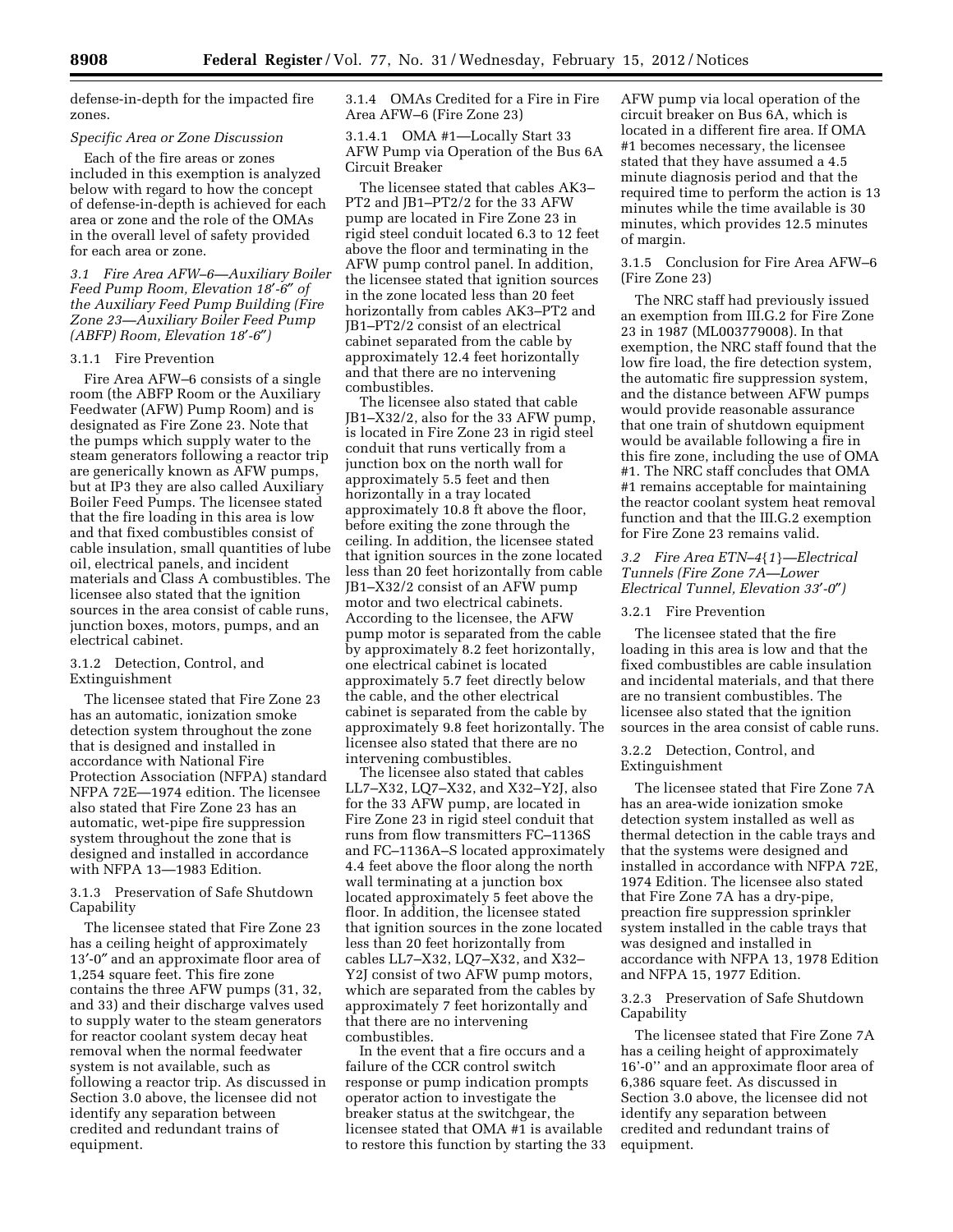3.2.4 OMAs Credited for a Fire in Fire Area ETN–4{1} (Fire Zone 7A)

3.2.4.1 OMA #2—Swap 32 Component Cooling Water (CCW) Pump To Alternate Power Supply or Align City Water to Charging Pumps

The licensee stated that cable AS9– W1D for the 32 CCW pump is routed through Fire Zone 7A. The licensee also stated that there are no ignition sources, other than cables, located less than 20 feet horizontally from the cables. The licensee further stated that the postulated fire scenario would involve a transient combustible fire that causes a failure of the power cables to redundant CCW pumps 31 and 33.

In the event that a fire occurs and causes a loss of the CCR control or indication for all CCW pumps, the licensee stated that OMA #2 is available to restore this function by swapping the 32 CCW pump to its alternate power supply or aligning city water to cool the charging pumps. If OMA #2 becomes necessary, the licensee stated that they have assumed failure at the onset of the fire and that the required time to perform the action is 34 minutes while the time available is >60 minutes, which provides 26 minutes of margin.

3.2.4.2 OMA #3—Operate 480V Bus 3A Breaker Locally To Start 31 AFW Pump

The licensee stated that cables A15– PT2, JB1 –PT2/1, JB1 –X32/1 for the 31 AFW pump are all routed through Fire Zone 7A. The licensee also stated that there are no ignition sources, other than cables, located less than 20 feet horizontally from the cables. The licensee further stated that the postulated fire scenario would involve a transient combustible fire that causes a failure of cables serving the 31 AFW pump.

In the event that a fire occurs and causes a loss of the CCR control or indication for the 31 AFW pump, the licensee stated that OMA #3 is available to restore this function by operating a 480V bus 3A breaker locally to start the 31 AFW pump. If OMA #3 becomes necessary, the licensee stated that they have assumed a 4.5 minute diagnosis period and that the required time to perform the action is 7 minutes while the time available is 30 minutes, which provides 18.5 minutes of margin.

3.2.4.3 OMA #4—Locally Operate FCV–1121 Bypass Valve in Support of Use of 31 AFW Pump

The licensee stated that cables A15– PT2, JB1 –PT2/1, JB1 –X32/1 for the 31 AFW pump, and cable JB1 –X32/1 for valve FCV–1121, which allows

recirculation flow for the 31 AFW pump, are all routed through Fire Zone 7A. The licensee also stated that there are no ignition sources, other than cables, located less than 20 feet horizontally from the cables. The licensee further stated that the postulated fire scenario would involve a transient combustible fire that causes a failure of cables serving valve FCV– 1121.

In the event that a fire occurs and causes a loss of the CCR control or indication for all AFW pumps, the licensee stated that OMA #4 is available to restore recirculation flow by locally operating the bypass valve for FCV– 1121 to support the use of the 31 AFW pump. If OMA #4 becomes necessary, the licensee stated that they have assumed a 4.5 minute diagnosis period and that the required time to perform the action is 7 minutes while the time available is 30 minutes, which provides 18.5 minutes of margin.

3.2.4.4 OMA #6—Align Appendix R Diesel Generator (ARDG) to 480 V Buses 2A, 3A, 5A, and 312

The licensee stated that in the event of a loss of offsite power, the use of the ARDG is credited for supplying power to the 480V buses in the event of a fire in Fire Area ETN–4{1}. In the event that a fire occurs and causes a loss of the CCR control or indication for the buses, the licensee stated that OMA #6 is available to align the ARDG to 480V buses 2A, 3A, 5A, and 312. If OMA #6 becomes necessary, the licensee stated that they have assumed a loss of offsite power at the outset of the event and that the required time to perform the action is 50 minutes while the time available is 75 minutes, which provides 25 minutes of margin. The NRC staff notes that this is equivalent to implementing an alternate safe shutdown system in accordance with III.G.3 and does not qualify for a III.G.2 exemption as requested by the licensee.

3.2.4.5 OMA #7—Swap 31 or 32 Charging Pump To Alternate Power Supply

The licensee stated that cables AH9– K1 B, AH9–PL2, and JA4–PL2/2 for the 32 charging pump are all routed through Fire Zone 7A. The licensee also stated that there are no ignition sources, other than cables, located less than 20 feet horizontally from the cables. The licensee further stated that the postulated fire scenario would involve a transient combustible fire that causes a failure of cables serving charging pumps 31 and 32.

In the event that a fire occurs and causes a loss of the CCR control or

indication for all charging pumps, the licensee stated that OMA #7 is available to restore this function by swapping the 31 or 32 charging pump to its alternate power supply. If OMA #7 becomes necessary, the licensee stated that they have assumed a 30-minute diagnosis period and that the required time to perform the action is  $8$  minutes while the time available is 75 minutes, which provides 37 minutes of margin.

3.2.4.6 OMA #8—Locally Operate FCV–405B, FCV–405D, or FCV–406B To Control AFW Flow to Steam Generators

The licensee stated that cables JB1– SX1/1, JF5–KV4, JF5–LL8, K45–YM3, and K47–YM3 for valve FCV–406B, which controls the flow from the 32 AFW pump to the 34 steam generator (SG), are all routed through Fire Zone 7A. The licensee also stated that there are no ignition sources, other than cables, located less than 20 feet horizontally from the cables. The licensee further stated that the postulated fire scenario would involve a transient combustible fire that causes a failure of cables serving the AFW pumps and valves.

In the event that a fire occurs and causes a loss of the CCR control or indication for all AFW flow control valves, the licensee stated that OMA #8 is available to restore this function by locally operating FCV–405B, FCV–405D, or FCV–406B to control AFW flow to the steam generators. If OMA #8 becomes necessary, the licensee stated that they have assumed a 4.5-minute diagnosis period and that the required time to perform the action is 17 minutes while the time available is 30 minutes, which provides 8.5 minutes of margin.

3.2.5 Conclusion for Fire Area ETN– 4{1} (Fire Zone 7A)

The NRC staff had previously issued exemptions for Fire Zone 7A in 1987 (ML003779008) and in 1984 (ML003779284). In those exemptions, the NRC staff found that the fire detection system, the automatic fire suppression system, and the distance between redundant trains would provide reasonable assurance that one train of shutdown equipment would be available following a fire in this fire zone. The NRC staff finds the defensein-depth features in this fire zone and the available time margin would allow the use of OMAs #2, 3, 4, and 7. However, based on new information in the current submittal the NRC staff finds that OMA #6 is equivalent to implementing an alternate safe shutdown system in accordance with III.G.3 and does not qualify for a III.G.2 exemption as requested by the licensee.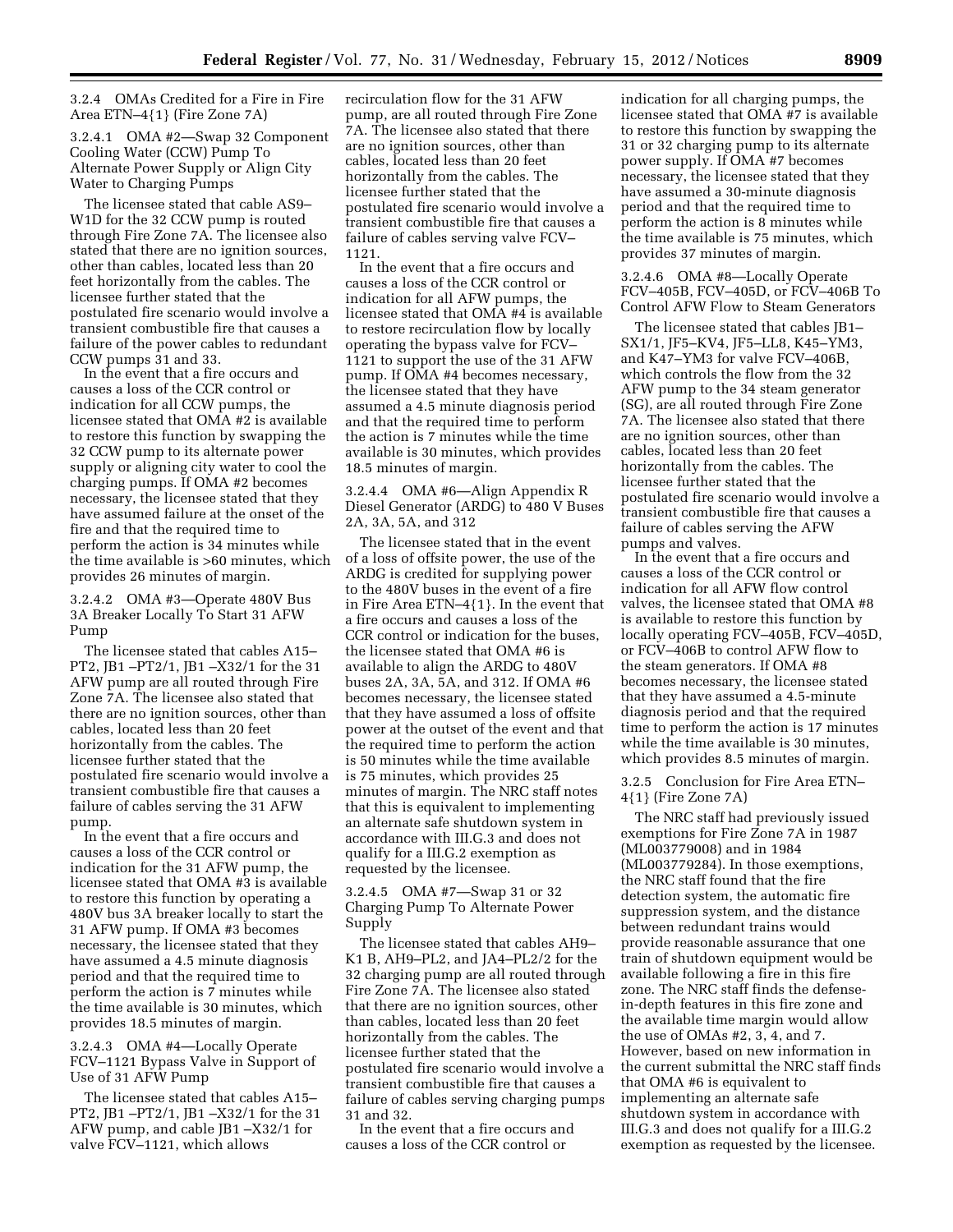Also, OMA #8 has insufficient available time margin to allow for reliable performance considering the potential variables as discussed in NUREG–1852. Therefore, the NRC staff finds that an exemption from III.G.2 based on these OMAs cannot be granted for Fire Zone 7A.

# *3.3 Fire Area ETN–4*{*1*}*—Electrical Tunnels (Fire Zone 60A—Upper Electrical Tunnel, Elevation 43*′*-0*″*)*

# 3.3.1 Fire Prevention

The licensee stated that the fire loading in this area is low and that the fixed combustibles are cable and incidental materials and that there are no transient combustibles. The licensee also stated that the ignition sources in the area consist of cables.

## 3.3.2 Detection, Control, and Extinguishment

The licensee stated that Fire Zone 60A has an area-wide, automatic ionization smoke detection system installed that was designed and installed in accordance with NFPA 72E, 1974 Edition. The licensee also stated that Fire Zone 60A has a dry-pipe, preaction sprinkler fire suppression system installed in the cable trays that was designed and installed in accordance with NFPA 13, 1978 Edition and NFPA 15, 1977 Edition.

3.3.3 Preservation of Safe Shutdown Capability

The licensee stated that Fire Zone 60A has a ceiling height of approximately 10′-0″ and an approximate floor area of 3,200 square feet. The licensee stated that cables and JB1–S99, JB1–X02, JB1–X02/1, and JB1– SZ6 for valves PCV–1310A and PCV– 1310B (steam supply to the 32 AFW pump), DE1–XV2 for 38 SW strainer, JB1–TA5 for valve HCV–1118 (governor valve for the 32 AFW pump), AQ3–K1C, AQ3–PL2, JA2–PL2/1 for 31 charging pump, JB1–KV6 for valve FCV–405B (32 AFW pump to 32 SG), JB1–KV8 for valve FCV–405D (32 AFW pump to 34 SG), JB5–X1J for valve HCV–142 (charging pump discharge to RCS loops), DD4–JB5 for valve LCV–112C (volume control tank to charging pump suction), JB1–PT2/3 for valve PCV–1139 (steam supply to the 32 AFW pump), JB1–SX1/1, JF5–KV4, K45–YM3, K47– YM3, and JF5–LL8 for valve FCV–406B (31 AFW pump to the 32 SG) are all routed through Fire Zone 60A. The licensee also stated that there are no ignition sources, other than cables, located less than 20 feet horizontally from the cables. The licensee further stated that no cables associated with the

31 AFW pump, its flow control valves (FCV–406A to 31 SG, FCV–406B to 32 SG), or its power source (Bus 3A) are routed through this fire area but that the protected instrumentation credited in this fire area for monitoring steam generator (SG) level is the instrumentation for the 33 SG and 34 SG, which would make the 31 AFW pump an unsuitable choice if all level instrumentation for 31 and 32 SG has been rendered inoperable by fire damage. The licensee also stated that the anticipated fire is a slow developing cable fire located in the cable trays. The licensee also stated that Conduit 1VA/ JA (source range flux N31 instrumentation) is protected with fire barrier wrap from penetration H–20 in Fire Zone 73A through the upper electrical tunnel. As discussed in Section 3.0 above, the licensee did not identify any separation between credited and redundant trains of equipment.

3.3.4 OMAs Credited for a Fire in Fire Area ETN–4{1} (Fire Zone 60A)

3.3.4.1 OMA #5—Operate HCV–1118 Manually To Control 32 AFW Pump

In the event that a fire occurs and causes a loss of the CCR control or indication for all AFW pumps, the licensee stated that OMA #5 is available to restore this function by manually operating HCV–1118 to control the 32 AFW pump. If OMA #5 becomes necessary, the licensee stated that they have assumed a 4.5-minute diagnosis period following the failure and that the required time to perform the action is 17 minutes while the time available is 30 minutes, which provides 8.5 minutes of margin.

3.3.4.2 OMA #6—Align Appendix R Diesel Generator to 480 V Buses 2A, 3A, 5A, and 312

The licensee stated that in the event of a loss of offsite power, the use of the ARDG is credited for supplying power to the 480V buses in the event of a fire in Fire Area ETN–4{1}. In the event that a fire occurs and causes a loss of the CCR control or indication for the buses, the licensee stated that OMA #6 is available to align the ARDG to 480V buses 2A, 3A, 5A, and 312. If OMA #6 becomes necessary, the licensee stated that they have assumed a loss of offsite power at the outset of the event and that the required time to perform the action is 50 minutes while the time available is 75 minutes, which provides 25 minutes of margin. The NRC staff notes that this is equivalent to implementing an alternate safe shutdown system in accordance with III.G.3 and does not

qualify for a III.G.2 exemption as requested by the licensee.

3.3.4.3 OMA #7—Swap 31 or 32 Charging Pump To Alternate Power Supply

In the event that a fire occurs and causes a loss of the CCR control or indication for all charging pumps, the licensee stated that OMA #7 is available to restore this function by swapping the 31 or 32 charging pump to its alternate power supply. If OMA #7 becomes necessary, the licensee stated that they have assumed a 30-minute diagnosis period and that the required time to perform the action is 8 minutes while the time available is 75 minutes, which provides 37 minutes of margin.

3.3.4.4 OMA #8—Locally Operate FCV–405B, FCV–405D, or FCV–406B To Control AFW Flow to Steam Generators

In the event that a fire occurs and causes a loss of the CCR control or indication for all AFW flow control valves, the licensee stated that OMA #8 is available to restore this function by locally operating FCV–405B, FCV–405D, or FCV–406B to control AFW flow to the SGs. If OMA #8 becomes necessary, the licensee stated that they have assumed a 4.5-minute diagnosis period and that the required time to perform the action is 17 minutes while the time available is 30 minutes, which provides 8.5 minutes of margin.

3.3.4.5 OMA #9—Locally Open Valve 227 To Establish Charging Makeup Flowpath to RCS

The licensee stated that OMA #9 is only required if normal flowpath valve HCV–142 fails closed and that spurious isolation of the charging makeup path to the RCS is identified in the CCR by operators confirming that a charging pump is in operation, but pressurizer level is decreasing, or pressurizer level channels are nonfunctional or erratic in operation. The licensee also stated that the anticipated fire is a slow developing cable fire located in the cable trays.

In the event that a fire occurs and causes the normal flowpath valve HCV– 142 to close, the licensee stated that OMA #9 is available to restore this function by locally opening bypass valve 227 to establish the charging makeup flowpath to the RCS. If OMA #9 becomes necessary, the licensee stated that they have assumed a 60-minute period before re-entering the fire area, a 30-minute diagnosis period, which is assumed to transpire during the 60 minute waiting period and that the required time to perform the action is 9 minutes while the time available is 75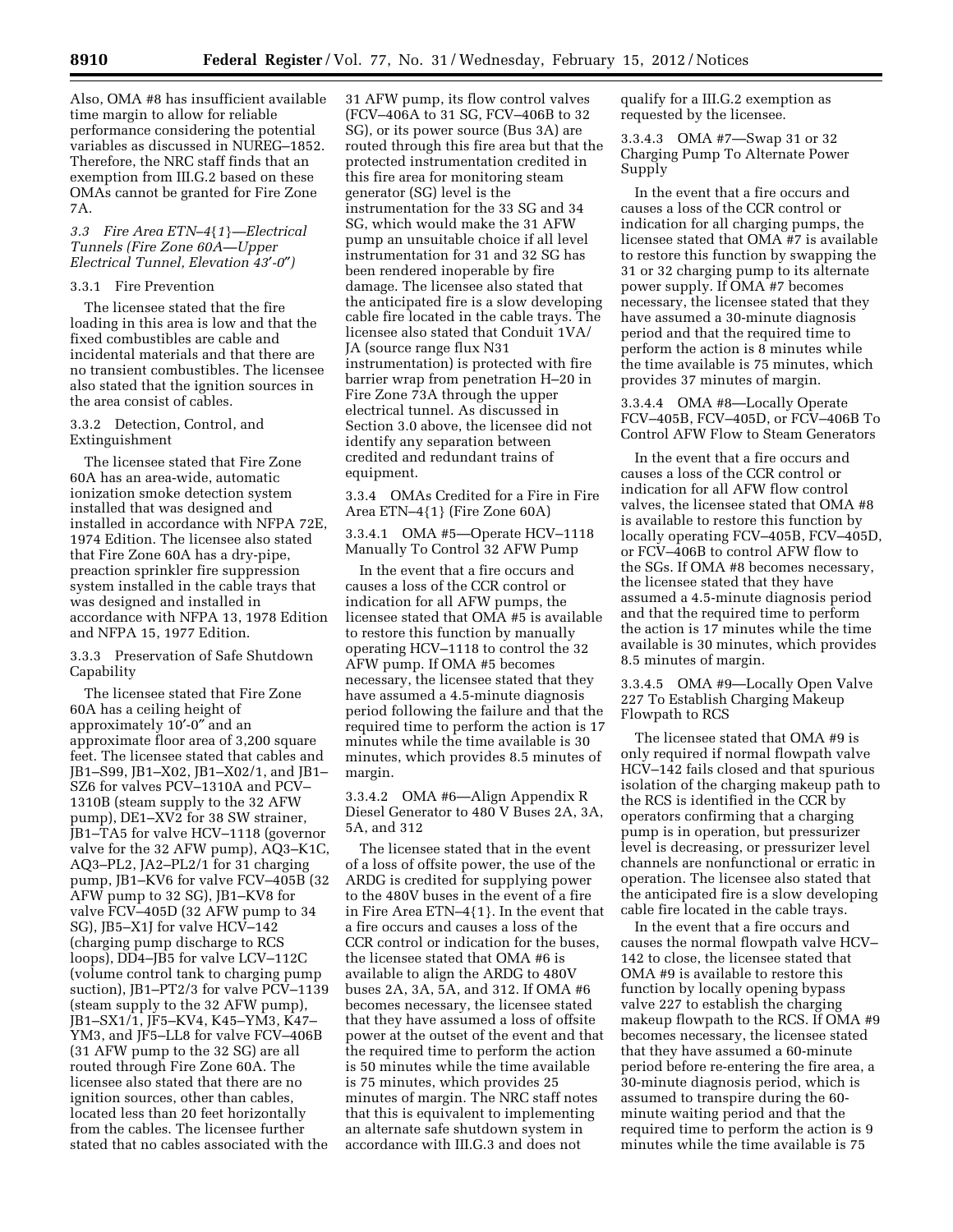minutes, which provides 6 minutes of margin.

3.3.4.6 OMA #10—Locally Close Valve LCV–112C and Open Valve 288 To Align Charging Pump Suction to RWST

The licensee stated that preemptive steps in procedure 3–ONOP–FP–1, ''Plant Fires,'' for a fire scenario will trigger action via 3–AOP–SSD–1, ''Control Room Inaccessibility Safe Shutdown Control,'' to locally verify the charging pump suction path and perform the stated OMA prior to starting a charging pump. 3–AOP–CVCS–1, ''Chemical And Volume Control System Malfunctions,'' provides guidance to be followed in the event that a swap of the charging pump suction to the RWST cannot be confirmed (i.e., loss of CCR indication for valves LCV–112C [volume control tank to charging pump suction] or LCV–112B [refueling water storage tank to charging pump suction]), which will also trigger the OMA. The licensee also stated that the anticipated fire is a slow developing cable fire located in the cable trays.

In the event that a fire occurs and causes a loss of the CCR control or indication for valves LCV–112C or LCV– 112B, the licensee stated that OMA #10 is available to restore this function by locally closing valve LCV–112C and opening valve 288 to align the charging pump suction to the RWST. If OMA #10 becomes necessary, the licensee stated that they have assumed a 60-minute period before re-entering the fire area, a 30-minute diagnosis period, which is assumed to transpire during the 60 minute waiting period and that the required time to perform the action is 11 minutes while the time available is 75 minutes, which provides 4 minutes of margin.

3.3.4.7 OMA #11—Locally Operate PCV–1139 To Ensure Steam Supply to 32 AFW Pump

The licensee stated that OMA #11 is only required if 32 AFW pump is selected as the credited pump and other OMAs related to the 31 AFW pump are unsuccessful. The licensee also stated that the anticipated fire is a slow developing cable fire located in the cable trays.

In the event that a fire occurs and causes a loss of AFW flow indication, loss of AFW pump, or loss of PCV–1139 indication from the CCR, the licensee stated that OMA #11 is available to restore this function by locally operating PCV–1139 to ensure a steam supply to the 32 AFW pump. If OMA #11 becomes necessary, the licensee stated that they have assumed a 4.5-minute diagnosis period and that the required time to

perform the action is 17 minutes while the time available is 30 minutes, which provides 8.5 minutes of margin.

3.3.4.8 OMA #12—Locally Operate PCV–1310A and PCV–1310B To Ensure Steam Supply to 32 AFW Pump

The licensee stated that OMA #12 is only required if the 32 AFW pump is selected as the credited pump. The licensee also stated that the anticipated fire is a slow developing cable fire located in the cable trays.

In the event that a fire occurs and causes a loss of steam supply as diagnosed during local operation of the 32 AFW pump, the licensee stated that OMA #12 is available to restore this function by locally operating PCV– 1310A and 1310B to ensure a steam supply to the 32 AFW pump. If OMA #12 becomes necessary, the licensee stated that they have assumed a 4.5 minute diagnosis period and that the required time to perform the action is 17 minutes while the time available is 30 minutes, which provides 8.5 minutes of margin.

3.3.4.9 OMA #13—Locally Manually Perform SW Pump Strainer Backwash, as Required

In an inspection report dated July 11, 2011 (ML111920339), NRC inspectors identified that this OMA was inappropriate because it was too complex and beyond the limited scope of an OMA to achieve and maintain post-fire hot shutdown. Therefore, the NRC staff finds that it is inappropriate to approve this OMA.

3.3.5 Conclusion for Fire Area ETN– 4{1} (Fire Zone 60A)

The NRC staff had previously issued exemptions for Fire Zone 60A in 1987 (ML003779008) and in 1984 (ML003779284). In those exemptions, the NRC staff found that the fire detection system, the automatic fire suppression system, and the distance between redundant trains would provide reasonable assurance that one train of shutdown equipment would be available following a fire in this fire zone. The NRC staff finds the defensein-depth features in this fire zone and the available time margin would allow the use of OMA #7. However, based on new information in the current submittal the NRC staff finds that OMA #6 is equivalent to implementing an alternate safe shutdown system in accordance with III.G.3 and does not qualify for a III.G.2 exemption as requested by the licensee. Also, the previous exemption requests did not mention that OMA #13, SW pump strainer backwash, was needed for the

safe shutdown of the plant. Based on the discussion in section 3.3.4.9, the NRC staff finds it inappropriate to approve OMA #13. Also, OMAs #5, 8, 9, 10, 11, and 12 have insufficient available time margin to allow for reliable performance considering the potential variables as discussed in NUREG–1852. Therefore, the NRC staff finds that an exemption from III.G.2 based on these OMAs cannot be granted for Fire Zone 60A.

*3.4 Fire Area ETN–4*{*3*}*—Electrical Tunnels (Fire Zone 73A—Upper Electrical Penetration Area, Elevation 46*′*-0*″*)* 

# 3.4.1 Fire Prevention

The licensee stated that the fire loading in this area is moderate and that the fixed combustibles are cable insulation and incidental materials and that there are no transient combustibles. The licensee also stated that the ignition sources in the area consist of cables, junction boxes, electrical cabinets, and a transformer.

3.4.2 Detection, Control, and Extinguishment

The licensee stated that Fire Zone 73A has an area-wide, automatic ionization smoke detection system installed that was designed and installed in accordance with NFPA 72E, 1974 Edition. The licensee also stated that Fire Zone 73A has a dry-pipe, preaction sprinkler fire suppression system installed in the cable trays that was designed and installed in accordance with NFPA 13, 1978 Edition and NFPA 15, 1977 Edition.

3.4.3 Preservation of Safe Shutdown Capability

The licensee stated that Fire Zone 73A has a ceiling height of approximately 17′-0Prime; and an approximate floor area of 1,350 square feet. As discussed in Section 3.0 above, the licensee did not identify any separation between credited and redundant trains of equipment.

3.4.4 OMAs Credited for a Fire in Fire Area ETN–4{3} (Fire Zone 73A)

3.4.4.1 OMA #14—Operate HCV–1118 Manually To Control 32 AFW Pump

The licensee stated that cable JBI–TA5 for valve HCV–1118 is located in Fire Zone 73A in a cable tray located approximately 13 to 14 feet above the floor. The licensee also stated that ignition sources located less than 20 feet horizontally from the cable consist of cables and eight electrical cabinets. According to the licensee, two of the electrical cabinets are separated from the cable by approximately 5.7 to 6.7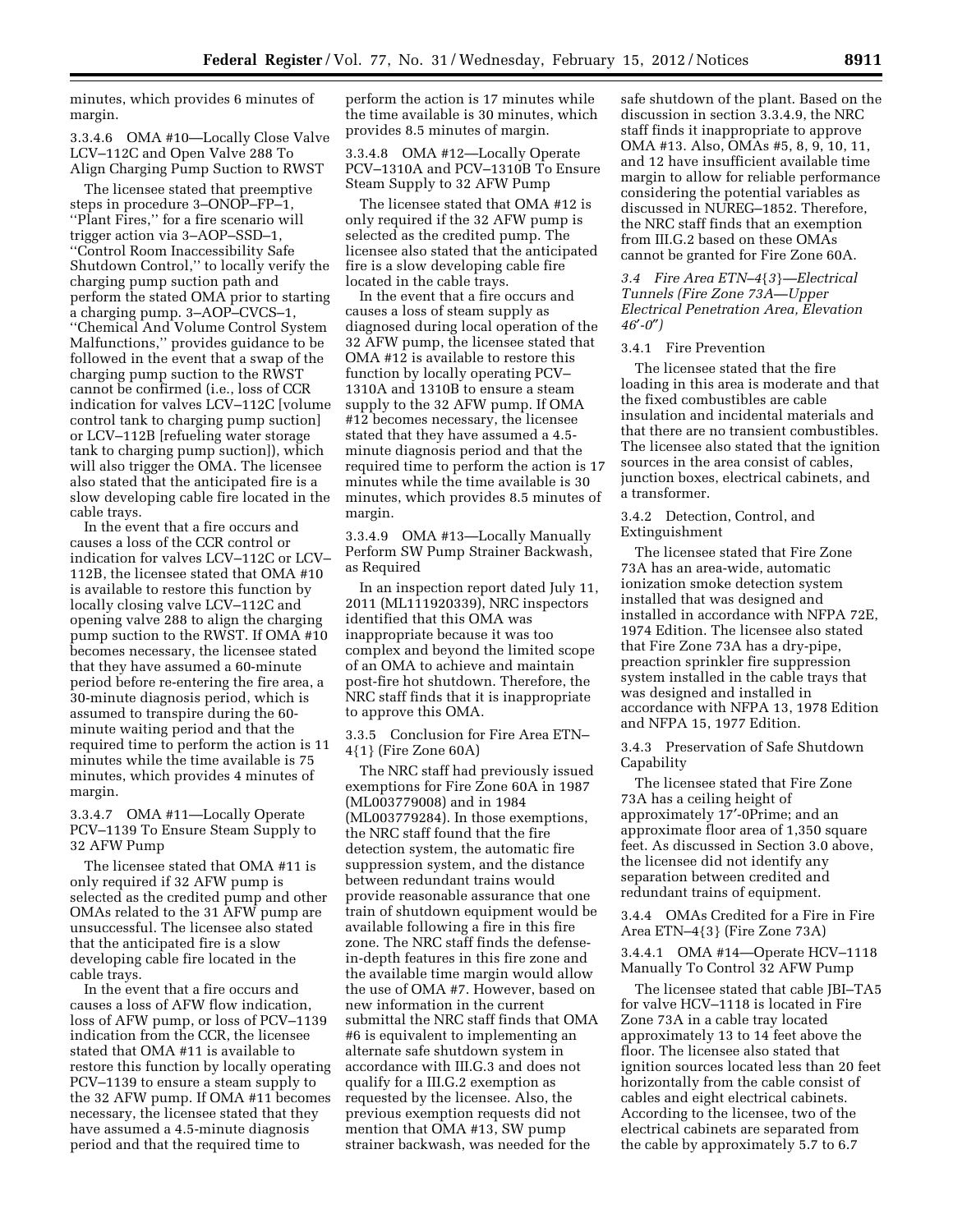feet vertically and the remaining electrical cabinets are separated from the cable by approximately 5.3 feet horizontally. The licensee further stated that no cables associated with the 31 AFW pump, its flow control valves (FCV–406A, FCV–406B), or its power source (Bus 3A) are routed through this fire area, but that the protected instrumentation credited in this fire area for monitoring SG level is the instrumentation for the 33 SG and the 34 SG, which would make the 31 AFW pump an unsuitable choice if all level instrumentation for 31 and 32 SG has been rendered inoperable by fire damage. The licensee also stated that the anticipated fire is a slow developing cable fire located in the cable trays.

In the event that a fire occurs and causes a loss of the CCR control or indication for all AFW pumps, the licensee stated that OMA #14 is available to restore this function by manually operating HCV–1118 to control the 32 AFW pump. If OMA #14 becomes necessary, the licensee stated that they have assumed a 4.5-minute diagnosis period and that the required time to perform the action is 17 minutes while the time available is 30 minutes, which provides 8.5 minutes of margin.

3.4.4.2 OMA #15—Locally Operate PCV–1139 To Ensure Steam Supply to 32 AFW Pump

The licensee stated that cable JB1– PT2/3 for valve PCV–1139 is located in Fire Zone 73A in a cable tray located approximately 13 to 14 feet above the floor. The licensee also stated that ignition sources located less than 20 feet horizontally from the cable consist of cables and eight electrical cabinets. According to the licensee, two of the electrical cabinets are separated from the cable by approximately 5.7 to 6.7 feet vertically and the remaining electrical cabinets are separated from the cable by approximately 5.3 feet horizontally. The licensee further stated that OMA #15 is only required if 32 AFW pump is selected as the credited pump and other OMAs related to the 31 AFW pump are unsuccessful. The licensee also stated that the anticipated fire is a slow developing cable fire located in the cable trays.

In the event that a fire occurs and causes a loss of AFW flow indication, loss of AFW pump, or loss of PCV–1139 indication from the CCR, the licensee stated that OMA #15 is available to restore this function by locally operating PCV–1139 to ensure steam supply to the 32 AFW pump. If OMA #15 becomes necessary, the licensee stated that they have assumed a 4.5-minute diagnosis period and that the required time to

perform the action is 17 minutes while the time available is 30 minutes, which provides 8.5 minutes of margin.

3.4.4.3 OMA #16—Locally Operates PCV–1310A and PCV–1310B To Ensure Steam Supply to 32 AFW Pump

The licensee stated that cables JB1– X02 and JB1–S99 for valves PCV–1310A and PCV–1310B are located in Fire Zone 73A. The licensee also stated that ignition sources located less than 20 feet horizontally from the cables consist of cables and eight electrical cabinets. According to the licensee, two of the electrical cabinets are separated from the cables by approximately 5.7 to 6.7 feet vertically and the remaining electrical cabinets are separated from the cables by approximately 5.3 feet horizontally.

The licensee also stated that cables JB1–XO2/1 and JB1–SZ6 for valves PCV–1310A and PCV–1310B are located in Fire Zone 73A in a cable tray located approximately 13 feet above the floor. The licensee also stated that ignition sources located less than 20 feet horizontally from the cables consist of cables and eight electrical cabinets. According to the licensee, three of the electrical cabinets are separated from the cables by at least 4 feet vertically, two electrical cabinets are separated from the cables by approximately 2.3 feet horizontally and 2.3 feet vertically, and the remaining three electrical cabinets are separated from the cables by approximately 10.2 feet horizontally. The licensee further stated that OMA #16 is only required if the 32 AFW pump is selected as the credited pump. The licensee also stated that the anticipated fire is a slow developing cable fire located in the cable trays.

In the event that a fire occurs and causes a loss of steam supply as diagnosed during local operation of the 32 AFW pump, the licensee stated that OMA #16 is available to restore this function by locally operating PCV– 1310A and 1310B to ensure steam supply to the 32 AFW pump. If OMA #16 becomes necessary, the licensee stated that they have assumed a 4.5 minute diagnosis period and that the required time to perform the action is 17 minutes while the time available is 30 minutes, which provides 8.5 minutes of margin.

3.4.4.4 OMA #17—Locally Operate FCV–405B, FCV–405D, or FCV–406B To Control AFW Flow to Steam Generators

The licensee stated that cables JB1– KV8 and JB1–KV7 for valves FCV–405C and FCV–405D are located in Fire Zone 73A in a cable tray located approximately 13 to 14 feet above the

floor. The licensee also stated that ignition sources located less than 20 feet horizontally from the cables consist of cables and eight electrical cabinets. According to the licensee, two of the electrical cabinets are separated from the cables by approximately 5.7 to 6.7 feet vertically and the remaining electrical cabinets are separated from the cables by approximately 5.3 feet horizontally. The licensee further stated that the postulated fire scenario would involve a fire that causes damage to the cables serving the AFW FCVs in the area.

In the event that a fire occurs and causes a loss of the CCR control or indication for all AFW flow control valves, the licensee stated that OMA #17 is available to restore this function by locally operating FCV–405B, FCV–405D, or FCV–406B to control AFW flow to the steam generators. If OMA #17 becomes necessary, the licensee stated that they have assumed a 4.5-minute diagnosis period and that the required time to perform the action is 17 minutes while the time available is 30 minutes, which provides 8.5 minutes of margin.

3.4.5 Conclusion for Fire Area ETN– 4{3} (Fire Zone 73A)

The NRC staff had previously issued exemptions for Fire Zone 73A in 1987 (ML003779008) and in 1984 (ML003779284). In those exemptions, the NRC staff found that the fire detection system, the automatic fire suppression system, the distance between redundant trains, and the use of the alternate safe shutdown system would provide reasonable assurance that one train of shutdown equipment would be available following a fire in this fire zone. In the current exemption request the licensee did not credit the alternate safe shutdown system, but instead proposed certain OMAs. The NRC staff finds that OMAs #14, 15, 16, and 17 have insufficient available time margin to allow for reliable performance considering the potential variables as discussed in NUREG–1852. Therefore, the NRC staff finds that an exemption from III.G.2 based on these OMAs cannot be granted for Fire Zone 73A.

# *3.5 Fire Area PAB–2*{*3*}*—Primary Auxiliary Building (Fire Zone 6—32 Charging Pump Room, Elevation 55*′*-0*″*)*

## 3.5.1 Fire Prevention

The licensee stated that the fire loading in this area is moderate and that the fixed combustibles are cable insulation, lube oil, and incidental materials and that transient combustibles consist of lube oil, solvent, grease, cleaning materials, wood, anti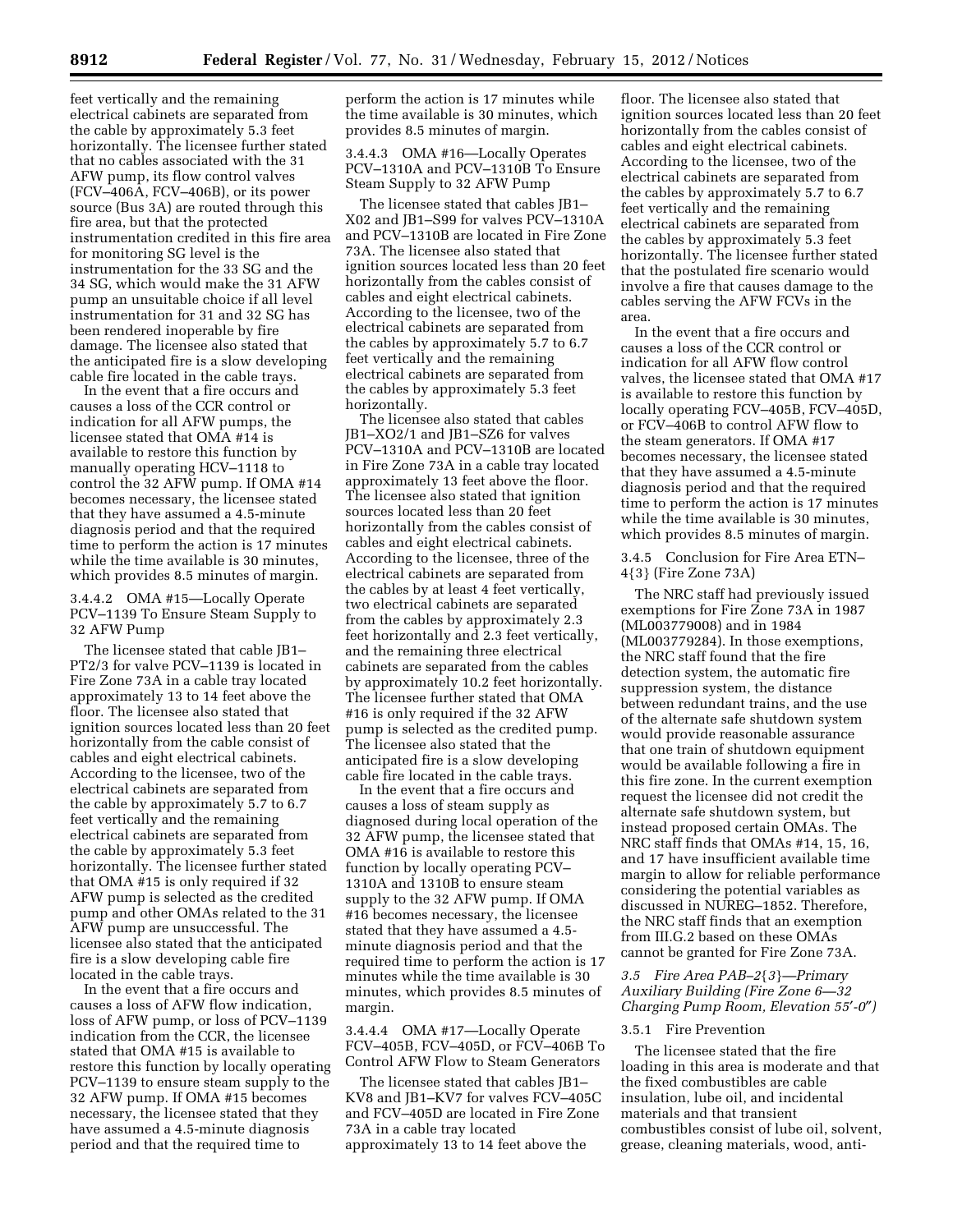contamination clothing (anti-C's), and plastic. The licensee also stated that the ignition sources in the area consist of cables, a junction box, an electrical cabinet, a motor, and a pump.

3.5.2 Detection, Control, and Extinguishment

The licensee stated that Fire Zone 6 has an area-wide, automatic ionization smoke detection system installed that was designed and installed in accordance with NFPA 72E, 1974 Edition but that Fire Zone 6 does not have an automatic fire suppression system installed.

3.5.3 Preservation of Safe Shutdown Capability

The licensee stated that Fire Zone 6 has a ceiling height of approximately 16′-0″ and an approximate floor area of 288 square feet. As discussed in Section 3.0 above, the licensee did not identify any separation between credited and redundant trains of equipment.

3.5.4 OMAs Credited for a Fire in Fire Area PAB–2{3} (Fire Zone 6)

3.5.4.1 OMA #18—Locally Close LCV– 112C and Open Valve 288 To Align Charging Pump Suction Path to RWST

The licensee stated that cable DD4– VN3 for valve LCV–112C is located in Fire Zone 6 in conduit located approximately 14 feet above the floor and terminates at LCV–112B, which is located approximately 7.5 feet above the floor. The licensee also stated that ignition sources located less than 20 feet horizontally from the cable consist of cables, the charging pump motor, and a transfer switch. According to the licensee, the motor is separated from the cable by approximately 13.8 feet horizontally and the transfer switch is separated from the cable by approximately 16 feet horizontally.

The licensee also stated that cable DD4–VN3 is an interlock cable that interfaces with RWST outlet valve LCV– 112B and that fire-induced failures of this cable could cause the spurious closure of LCV-112C. In addition, the licensee stated that preemptive steps in 3–ONOP–FP–1 to secure the 31 and 32 charging pumps early in the fire scenario will trigger action via 3–AOP– SSD–1 to locally verify charging pump suction path and perform OMA #18 prior to starting a charging pump. 3– AOP–CVCS–1 provides guidance to be followed in the event that the swap of charging pump suction to the RWST cannot be confirmed (i.e., loss of CCR indication for valves LCV–112C or LCV– 112B), which will also trigger OMA #18.

In the event that a fire occurs and causes a loss of the CCR control or

indication for valves LCV–112C or LCV– 112B, the licensee stated that OMA #18 is available to restore this function by locally closing LCV–112C and opening valve 288 to align the charging pump suction path to RWST. If OMA #18 becomes necessary, the licensee stated that they have assumed a 60-minute period before re-entering the fire area, an 11-minute diagnosis period, which is assumed to transpire during the 60 minute waiting period, and that the required time to perform the action is 11 minutes while the time available is 75 minutes, which provides 4 minutes of margin.

3.5.5 Conclusion for Fire Area PAB– 2{3} (Fire Zone 6)

Although there is 4 minutes of margin available for OMA #18, Fire Zone 6 has moderate combustible loading, lacks automatic fire suppression, and the licensee did not provide details regarding any discernable separation between the credited and redundant equipment so it is not clear that at least one train of equipment would remain free of fire damage during or following a fire event. The NRC staff finds that OMA #18 has insufficient available time margin to allow for reliable performance considering the potential variables as discussed in NUREG–1852. Therefore, the NRC staff finds that the defense-indepth is insufficient to demonstrate reasonable assurance that safe shutdown can be achieved for a fire in Fire Zone 6 and finds that OMA #18 is unacceptable for the purpose of providing the level of protection intended by the regulation and that an exemption from III.G.2 based on OMA #18 cannot be granted for Fire Zone 6.

# *3.6 Fire Area PAB–2*{*5*}*—Primary Auxiliary Building (Fire Zone 17A— Elevation 55*′*-0*′*, PAB Corridor)*

# 3.6.1 Fire Prevention

The licensee stated that the fire loading in this area is low and that the fixed combustibles are cable insulation, incidental materials, cellulose, resin, hydrogen, rubber, and plastic and that transient combustibles consist of solvent, lube oil, cleaning materials, grease, paper, wood, anti-C's, and plastic. The licensee also stated that the ignition sources in the area consist of cables, junction boxes, motor control centers (MCCs), transformers, a water heater, lighting power supply, an instrument panel, and electrical cabinets.

3.6.2 Detection, Control, and Extinguishment

The licensee stated that Fire Zone 17A has ionization smoke detectors installed in the under-floor area at MCC Nos. 36A, 36B, and 37 and ultraviolet detectors in the MCC area but that Fire Zone 17A does not have an automatic fire suppression system installed. The licensee also stated that the fire detection systems were designed and installed in accordance with NFPA 72E, 1974 Edition.

3.6.3 Preservation of Safe Shutdown Capability

The licensee stated that Fire Zone 17A has a ceiling height of approximately 16′-0″ and an approximate floor area of 6,386 square feet. The licensee also stated that there are fire barriers, in the form of marinate boards, installed over the cable trays.

The licensee stated that cable DD4-VN3 for valve LCV–112C is located in Fire Zone 17A in a tray located approximately 14 feet above the floor. The licensee also stated that ignition sources located less than 20 feet horizontally from the cable consist of cables, MCC panels, lighting power panels, electrical cabinets, and instrument panels. According to the licensee, the MCCs and lighting power panels are separated from the cable by approximately 7.4 feet horizontally, three electrical cabinets are located under the cable separated by approximately 3.5 feet vertically, and the rest of the electrical cabinets are separated from the cabinet by approximately 5.6 feet horizontally. The licensee also stated that cable DD4–VN3 is an interlock cable that interfaces with RWST outlet valve LCV–112B and that fire-induced failures of this cable could cause the spurious closure of LCV– 112C.

The licensee also stated that cables DD4–VN5/1 and DD4–VN5/2 for valve LCV–112C are located in Fire Zone 17A in a tray located approximately 14 feet above the floor. The licensee also stated that ignition sources located less than 20 feet horizontally from the cable consist of cables, MCC panels, lighting power panels, electrical cabinets, and instrument panels. According to the licensee, the MCCs and lighting power panels are separated from the cables by approximately 7.4 feet horizontally, three electrical cabinets are located under the cables separated by approximately 3.5 feet vertically, and the rest of the electrical cabinets are separated from the cables by approximately 5.6 to 10 feet horizontally.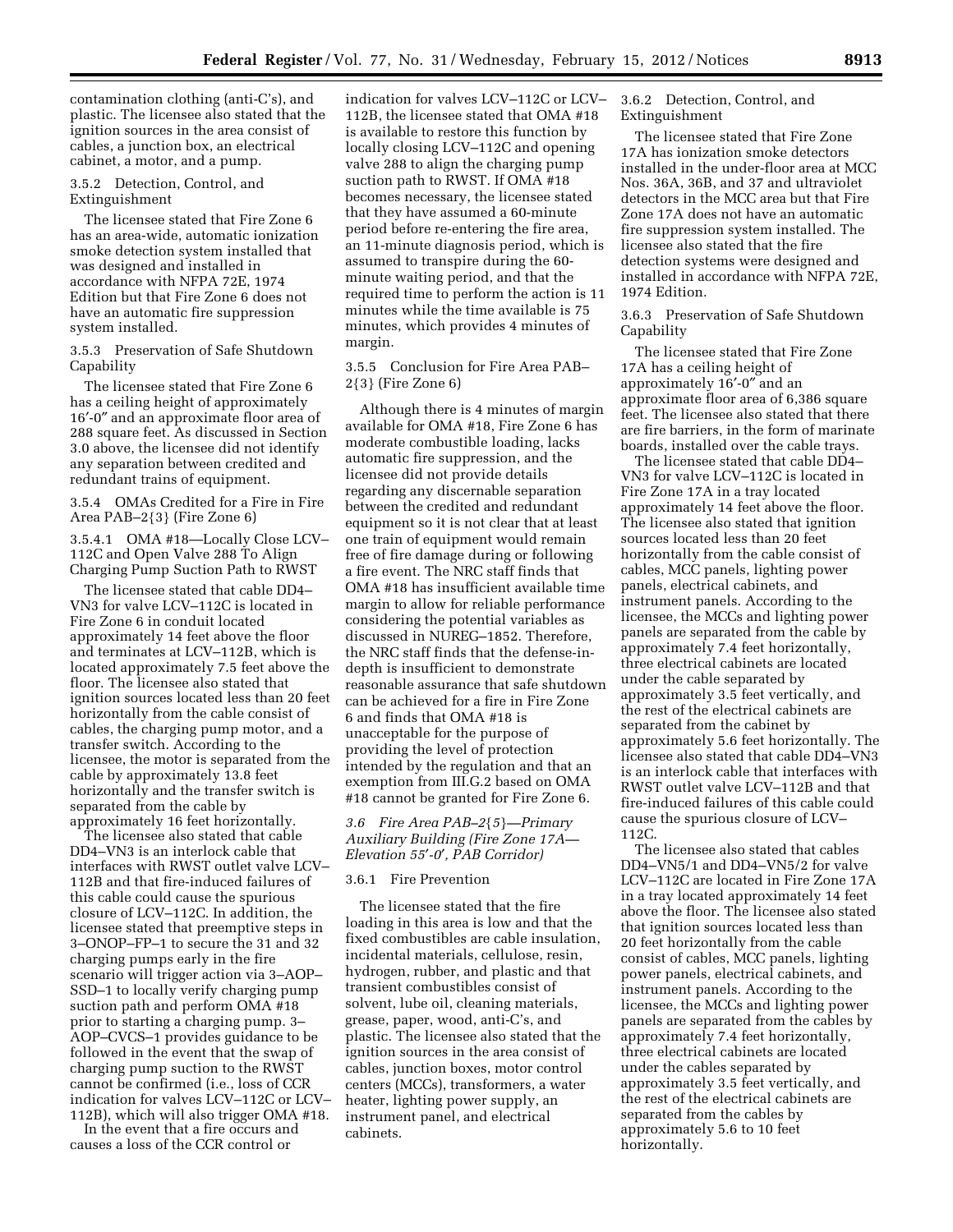The licensee also stated that cables AH9–PL2 and JA4–PL2/2 for the 32 charging pump are located in Fire Zone 17A in a tray located approximately 10 to 12 feet above the floor. The licensee also stated that ignition sources located less than 20 feet horizontally from the cable consist of cables, an instrument panel, 21 electrical cabinets, and one dry transformer. According to the licensee, the instrument panel and 12 of the electrical cabinets are located under the cables separated from the cables by approximately 4.2 feet vertically, the remaining 9 electrical cabinets are separated from the cables by approximately 4.2 feet horizontally, and the dry transformer is separated from the cables by approximately 15.8 feet horizontally.

As discussed in Section 3.0 above, the licensee did not identify any separation between credited and redundant trains of equipment.

3.6.4 OMAs Credited for a Fire in Fire Area PAB–2{5} (Fire Zone 17A)

3.6.4.1 OMA #19—Locally Close Supply Breaker for 32 Charging Pump

In the event that a fire occurs and causes a failure of the CCR control switch response, or indicating lights prompt operators to investigate breaker status at the switchgear, the licensee stated that OMA #19 is available to restore this function by locally closing the supply breaker for the 32 charging pump. The supply breaker is located in a different fire area. If OMA #19 becomes necessary, the licensee stated that they have assumed a 30-minute diagnosis period and that the required time to perform the action is 7 minutes while the time available is 75 minutes, which provides 38 minutes of margin.

3.6.4.2 OMA #20—Locally Control 32 Charging Pump Using Scoop Tube Positioner

In the event that a fire occurs and causes damage to the cables serving both the 31 and 32 charging pumps or causes a loss of CCR pump control or pump status indication, the licensee stated that OMA #20 is available to restore this function by locally controlling the 32 charging pump using the scoop tube positioner. If OMA #20 becomes necessary, the licensee stated that they have assumed a 30-minute diagnosis period and that the required time to perform the action is 9 minutes while the time available is 75 minutes, which provides 36 minutes of margin.

3.6.4.3 OMA #22—Locally Close LCV– 112C and Open Bypass Valve 288 To Establish Flowpath From RWST to Charging Pump Suction

The licensee stated that preemptive steps in procedure 3–ONOP–FP–1 to secure the 31 and 32 charging pumps early in the fire scenario will trigger action via 3–AOP–SSD–1 to locally verify charging pump suction path and perform OMA #22 prior to starting a charging pump. 3–AOP–CVCS–1 provides guidance to be followed in the event that swap of charging pump suction to RWST cannot be confirmed (i.e., loss of CCR indication for valves LCV–112C or LCV–112B), which will also trigger OMA #22.

In the event that a fire occurs and causes a loss of the CCR control or indication for valves LCV–112C or LCV– 112B, the licensee stated that OMA #22 is available to restore this function by locally closing LCV–112C and open bypass valve 288 to establish a flowpath from the RWST to the charging pump suction. If OMA #22 becomes necessary, the licensee stated that they have assumed a 60-minute period before reentering the fire area, a 30-minute diagnosis period, which is assumed to transpire during the 60-minute waiting period and that the required time to perform the action is 11 minutes while the time available is 75 minutes, which provides 4 minutes of margin.

3.6.5 Conclusion for Fire Area PAB– 2{5} (Fire Zone 17A)

There are 38 minutes of margin and 36 minutes of margin available for OMAs #19 and #20, respectively, automatic fire detection systems installed, and these two particular OMAs have sufficient time margin available. The staff finds that there is adequate defense-in-depth to support the use of OMAs #19 and #20 for Fire Zone 17A and that OMAs #19 and #20 are acceptable for this fire zone.

Although there is 4 minutes of margin available for OMA #22, Fire Zone 17A lacks automatic fire suppression, and the licensee did not provide details regarding any discernable separation between the credited and redundant equipment so it is not clear that at least one train of equipment would remain free of fire damage during or following a fire event. The NRC staff finds that OMA #22 has insufficient available time margin to allow for reliable performance considering the potential variables as discussed in NUREG–1852. Therefore, the NRC staff finds that the defense-indepth is insufficient to demonstrate reasonable assurance that safe shutdown can be achieved for a fire in Fire Zone

17A and finds that an exemption from III.G.2 based on OMA #22 cannot be granted for Fire Zone 17A. The NRC previously granted an exemption for Fire Zone 17A dated January 7, 1987 (ML003779008), but that exemption also credited the use of the IP3 alternate safe shutdown system. The IP3 alternate safe shutdown system was not evaluated here as the licensee only requested consideration for the OMAs.

*3.7 Fire Area PAB–2*{*5*}*—Primary Auxiliary Building (Fire Zone 19A— Waste Evaporator Room, Elevation 55*′*-0*″*)* 

## 3.7.1 Fire Prevention

The licensee stated that the fire loading in this area is low and that the fixed combustibles are cable insulation and incidental materials and that transient combustibles consist of wood, anti-C's, and plastic. The licensee also stated that the ignition sources in the area consist of cables, a junction box, transformers, and electrical cabinets.

3.7.2 Detection, Control, and Extinguishment

The licensee stated that Fire Zone 19A does not have a fire detection or automatic fire suppression system installed.

3.7.3 Preservation of Safe Shutdown Capability

The licensee stated that Fire Zone 19A has a ceiling height of approximately 16′-0″ and an approximate floor area of 602 square feet. The licensee stated that cables AH9–PL2 and JA4–PL2/2 for the 32 charging pump are located in Fire Zone 19A in conduit located approximately 10 to 12 feet above the floor. The licensee also stated that ignition sources located less than 20 feet horizontally from the cable consist of cables, an instrument panel, 21 electrical cabinets, and a dry transformer. According to the licensee, the instrument panel and 12 of the electrical cabinets are located under the cables separated from the cables by approximately 4.2 feet vertically, the remaining 9 electrical cabinets are separated from the cables by approximately 4.2 feet horizontally, and the dry transformer is separated from the cables by approximately 15.8 feet horizontally.

As discussed in Section 3.0 above, the licensee did not identify any separation between credited and redundant trains of equipment.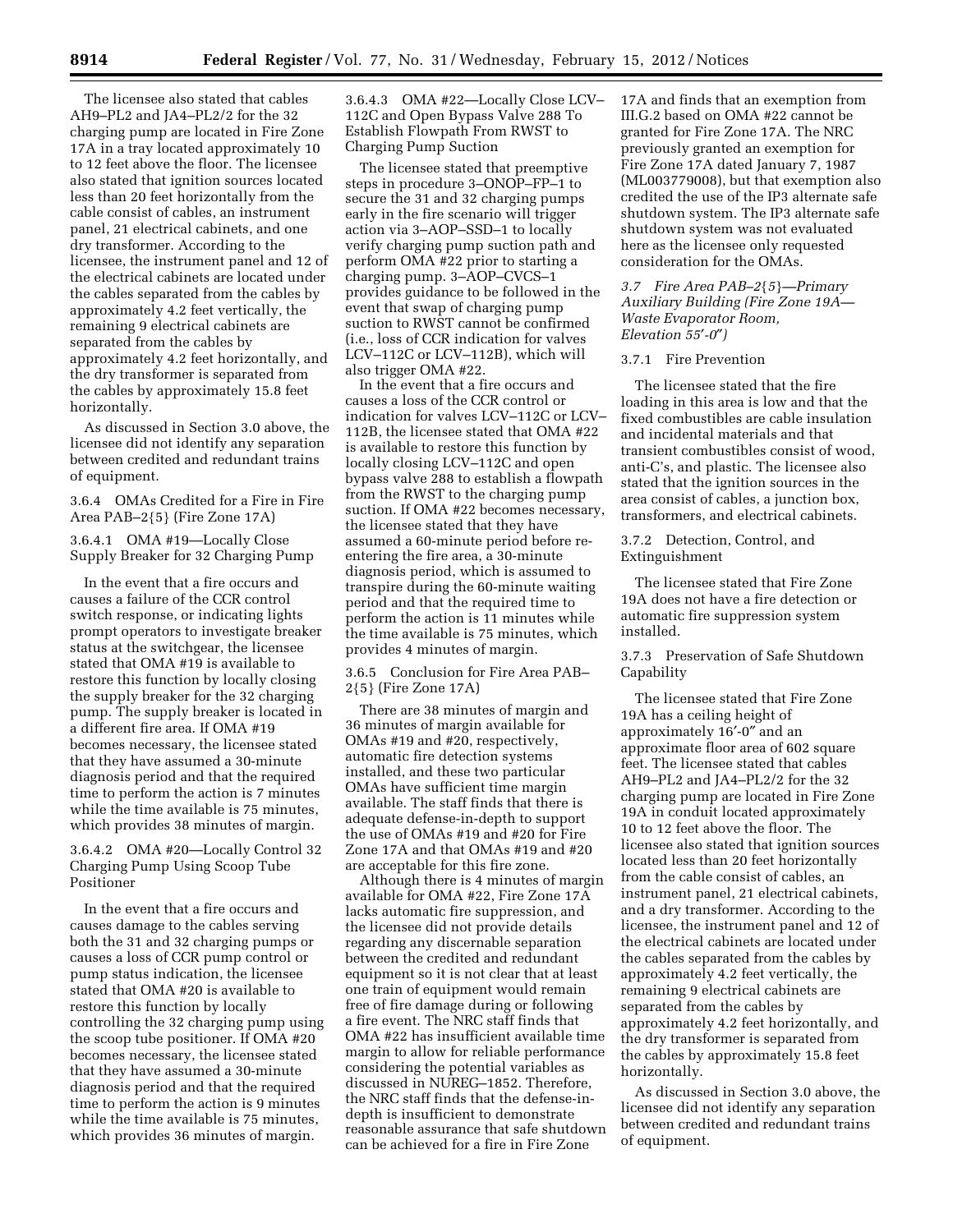3.7.4 OMAs Credited for a Fire in Fire Area PAB–2{5} (Fire Zone 19A)

3.7.4.1 OMA #19—Locally Close Supply Breaker for 32 Charging Pump

In the event that a fire occurs and causes a failure of the CCR control switch response or indicating lights prompt operators to investigate breaker status at the switchgear, the licensee stated that OMA #19 is available to restore this function by locally closing the supply breaker for the 32 charging pump. The supply breaker is located in a different fire area. If OMA #19 becomes necessary, the licensee stated that they have assumed a 30-minute diagnosis period and that the required time to perform the action is 7 minutes while the time available is 75 minutes, which provides 38 minutes of margin.

3.7.4.2 OMA #20—Locally Control 32 Charging Pump Using Scoop Tube Positioner

In the event that a fire occurs and causes damage to the cables serving both the 31 and 32 charging pumps or causes a loss of CCR pump control or pump status indication, the licensee stated that OMA #20 is available to restore this function by locally controlling the 32 charging pump using the scoop tube positioner. If OMA #20 becomes necessary, the licensee stated that they have assumed a 30-minute diagnosis period and that the required time to perform the action is 9 minutes while the time available is 75 minutes, which provides 36 minutes of margin.

3.7.5 Conclusion for Fire Area PAB– 2{5} (Fire Zone 19A)

Although there is 38 minutes of margin and 36 minutes of margin available for OMAs #19 and #20, respectively, Fire Zone 19A lacks fire detection and automatic suppression systems and the licensee did not provide details regarding any discernable separation between the credited and redundant equipment and clear and direct procedures that instruct operators to proactively perform the OMAs, so it is not clear that at least one train of equipment would remain free of fire damage during or following a fire event. Therefore, the NRC staff finds that the defense-in-depth is insufficient to demonstrate reasonable assurance that safe shutdown can be achieved for a fire in Fire Zone 19A and finds that an exemption from III.G.2 based on OMAs #19 and #20 cannot be granted for Fire Zone 19A.

*3.8 Fire Area PAB–2*{*5*}*—Primary Auxiliary Building (Fire Zone 20A— Sample Room, Elevation 55*′*-0*″*)* 

#### 3.8.1 Fire Prevention

The licensee stated that the fire loading in this area is moderate and that the fixed combustibles are cable insulation and incidental materials and that transient combustibles consist of wood, solvent, cleaning materials, anti-C's, and plastic. The licensee also stated that the ignition sources in the area consist of cables and junction boxes.

3.8.2 Detection, Control, and Extinguishment

The licensee stated that Fire Zone 20A does not have a fire detection or automatic suppression system installed.

3.8.3 Preservation of Safe Shutdown Capability

The licensee stated that Fire Zone 20A has a ceiling height of approximately 14′-6″ and an approximate floor area of 210 square feet. As discussed in Section 3.0 above, the licensee did not identify any separation between credited and redundant trains of equipment.

3.8.4 OMAs Credited for a Fire in Fire Area PAB–2{5} (Fire Zone 20A)

3.8.4.1 OMA #22—Locally Close LCV– 112C and Open Bypass Valve 288 To Establish Flowpath From RWST to Charging Pump Suction

The licensee did not describe which SSD cables are routed through Fire Zone 20A. The licensee stated that preemptive steps in procedure 3– ONOP–FP–1 to secure the 31 and 32 charging pumps early in the fire scenario will trigger action via 3–AOP– SSD–1 to locally verify charging pump suction path and perform OMA #22 prior to starting a charging pump. 3– AOP–CVCS–1 provides guidance to be followed in the event that swap of charging pump suction to RWST cannot be confirmed (i.e., loss of CCR indication for valves LCV–112C or LCV– 112B), which will also trigger OMA #22.

In the event that a fire occurs and causes a loss of the CCR control or indication for valves LCV–112C or LCV– 112B, the licensee stated that OMA #22 is available to restore this function by locally closing LCV–112C and open bypass valve 288 to establish a flowpath from the RWST to the charging pump suction. If OMA #22 becomes necessary, the licensee stated that they have assumed a 60-minute period before reentering the fire area, a 30-minute diagnosis period, which is assumed to transpire during the 60-minute waiting period and that the required time to

perform the action is 11 minutes while the time available is 75 minutes, which provides 4 minutes of margin.

3.8.5 Conclusion for Fire Area PAB–2 (Fire Zone 20A)

Although there is 4 minutes of margin available for OMA #22, Fire Zone 20A lacks automatic fire detection and suppression systems and the licensee did not provide details regarding any discernible separation between the credited and redundant equipment so it is not clear that at least one train of equipment would remain free of fire damage during or following a fire event. The NRC staff finds that OMA #22 has insufficient available time margin to allow for reliable performance considering the potential variables as discussed in NUREG–1852. Therefore, the NRC staff finds that the defense-indepth is insufficient to demonstrate reasonable assurance that safe shutdown can be achieved for a fire in Fire Zone 20A and finds that an exemption from III.G.2 based on OMA #22 cannot be granted for Fire Zone 20A.

# *3.9 Fire Area PAB–2*{*5*}*—Primary Auxiliary Building (Fire Zone 27A— Elevation 73*′*-0*″ *PAB Corridor)*

#### 3.9.1 Fire Prevention

The licensee stated that the fire loading in this area is low and that the fixed combustibles are cable insulation, incidental materials, cellulose, plastic, and a flammable liquid locker and that transient combustibles consist of lube oil, grease, paper, wood, solvent, cleaning materials, anti-C's, and plastic. The licensee also stated that the ignition sources in the area consist of cables, a transformer, a water heater, and junction boxes.

## 3.9.2 Detection, Control, and Extinguishment

The licensee stated that Fire Zone 27A does not have a fire detection or automatic suppression system installed.

3.9.3 Preservation of Safe Shutdown Capability

The licensee stated that Fire Zone 27A has a ceiling height of approximately 15′-6″ and an approximate floor area of 5,532 square feet. The licensee stated that cables DD4–VN5/1 and DD4–VN5/2 for valve LCV–112C are located in Fire Zone 27A in a conduit or tray located approximately 12 feet above the floor. The licensee also stated that ignition sources located less than 20 feet horizontally from the cable consist of cables, electrical cabinets, and a dry transformer. According to the licensee, one of the electrical cabinets is located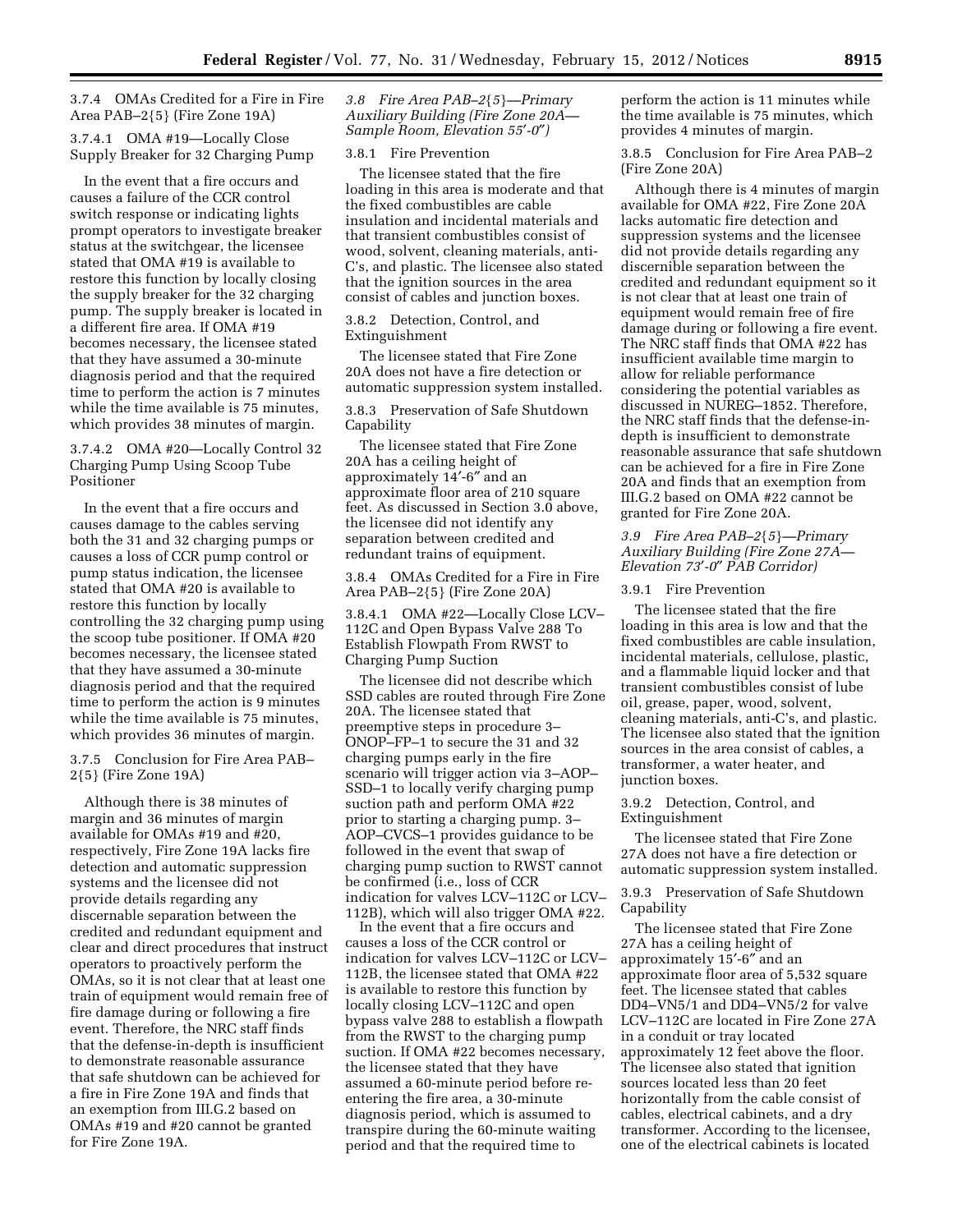under the cables separated from the cables by approximately 6.8 feet vertically, the remaining electrical cabinets are separated from the cables by approximately 11.9 feet horizontally, and the dry transformer is located under the cables separated from the cables by approximately 3.5 feet vertically. As discussed in Section 3.0 above, the licensee did not identify any separation between credited and redundant trains of equipment.

3.9.4 OMAs Credited for a Fire in Fire Area PAB–2{5} (Fire Zone 27A)

3.9.4.1 OMA #22—Locally Close LCV– 112C and Open Bypass Valve 288 To Establish Flowpath From RWST to Charging Pump Suction

The licensee stated that preemptive steps in procedure 3–ONOP–FP–1 to secure the 31 and 32 charging pumps early in the fire scenario will trigger action via 3–AOP–SSD–1 to locally verify charging pump suction path and perform OMA #22 prior to starting a charging pump. 3–AOP–CVCS–1 provides guidance to be followed in the event that swap of charging pump suction to RWST cannot be confirmed (i.e., loss of CCR indication for valves LCV–112C or LCV–112B), which will also trigger OMA #22.

In the event that a fire occurs and causes a loss of the CCR control or indication for valves LCV–112C or LCV– 112B, the licensee stated that OMA #22 is available to restore this function by locally closing LCV–112C and open bypass valve 288 to establish a flowpath from the RWST to the charging pump suction. If OMA #22 becomes necessary, the licensee stated that they have assumed a 60-minute period before reentering the fire area, a 30-minute diagnosis period, which is assumed to transpire during the 60-minute waiting period and that the required time to perform the action is 11 minutes while the time available is 75 minutes, which provides 4 minutes of margin.

# 3.9.5 Conclusion for Fire Area PAB– 2{5} (Fire Zone 27A)

Although there is 4 minutes of margin available for OMA #22, Fire Zone 27A lacks fire detection and automatic suppression systems and the licensee did not provide details regarding any discernable separation between the credited and redundant equipment so it is not clear that at least one train of equipment would remain free of fire damage during or following a fire event. The NRC staff finds that OMA #22 has insufficient available time margin to allow for reliable performance considering the potential variables as

discussed in NUREG–1852. Therefore, the NRC staff finds that the defense-indepth is insufficient to demonstrate reasonable assurance that safe shutdown can be achieved for a fire in Fire Zone 27A and finds that an exemption from III.G.2 based on OMA #22 cannot be granted for Fire Zone 27A.

### *3.10 Fire Area PAB–2*{*5*}*—Primary Auxiliary Building (Fire Zone 30A— Valve Corridor, Elevation 73*′*-0*″*)*

#### 3.10.1 Fire Prevention

The licensee stated that the fire loading in this area is moderate and that the fixed combustibles are cable insulation and incidental materials and that transient combustibles consist of lube oil, grease, wood, solvent, cleaning materials, anti-C's, and plastic. The licensee also stated that the ignition sources in the area consist of cables.

# 3.10.2 Detection, Control, and Extinguishment

The licensee stated that Fire Zone 30A does not have a fire detection or automatic suppression system installed.

3.10.3 Preservation of Safe Shutdown **Capability** 

The licensee stated that Fire Zone 30A has a ceiling height of approximately 17′-0″ and an approximate floor area of 171 square feet. The licensee stated that cables DD4–VN5/1 and DD4–VN5/2 for valve LCV–112C are located in Fire Zone 30A in a conduit or tray located approximately 2.5 to 12 feet above the floor. The licensee also stated that ignition sources located less than 20 feet horizontally from the cable consist of cables, electrical cabinets, and a dry transformer. According to the licensee, the electrical cabinets are separated from the cables by approximately 1.8 feet horizontally and the dry transformer is located under the cables separated from the cables by approximately 0.1 feet horizontally. As discussed in Section 3.0 above, the licensee did not identify any separation between credited and redundant trains of equipment.

# 3.10.4 OMAs Credited for a Fire in Fire Area PAB–2{5} (Fire Zone 30A)

3.10.4.1 OMA #22—Locally Close LCV–112C and Open Bypass Valve 288 To Establish Flowpath From RWST to Charging Pump Suction

The licensee stated that preemptive steps in procedure 3–ONOP–FP–1 to secure the 31 and 32 charging pumps early in the fire scenario will trigger action via 3–AOP–SSD–1 to locally verify charging pump suction path and

perform OMA #22 prior to starting a charging pump. 3–AOP–CVCS–1 provides guidance to be followed in the event that swap of charging pump suction to RWST cannot be confirmed (i.e., loss of CCR indication for valves LCV–112C or LCV–112B), which will also trigger OMA #22.

In the event that a fire occurs and causes a loss of the CCR control or indication for valves LCV–112C or LCV– 112B, the licensee stated that OMA #22 is available to restore this function by locally closing LCV–112C and open bypass valve 288 to establish a flowpath from the RWST to the charging pump suction. If OMA #22 becomes necessary, the licensee stated that they have assumed a 60-minute period before reentering the fire area, a 30-minute diagnosis period, which is assumed to transpire during the 60-minute waiting period and that the required time to perform the action is 11 minutes while the time available is 75 minutes, which provides 4 minutes of margin.

3.10.5 Conclusion for Fire Area PAB– 2{5} (Fire Zone 30A)

Although there is 4 minutes of margin available for OMA #22, Fire Zone 30A has moderate combustible fuel loading, lacks fire detection and automatic suppression systems and the licensee did not provide details regarding any discernable separation between the credited and redundant equipment so it is not clear that at least one train of equipment would remain free of fire damage during or following a fire event. The NRC staff finds that OMA #22 has insufficient available time margin to allow for reliable performance considering the potential variables as discussed in NUREG–1852. Therefore, the NRC staff finds that the defense-indepth is insufficient to demonstrate reasonable assurance that safe shutdown can be achieved for a fire in Fire Zone 30A and finds that an exemption from III.G.2 based on OMA #22 cannot be granted for Fire Zone 30A.

# *3.11 Fire Area PAB–2*{*5*}*—Primary Auxiliary Building (Fire Zone 58A— Piping Tunnel, Elevation 41*′*-0*″*)*

## 3.11.1 Fire Prevention

The licensee stated that the fire loading in this area is low and that the fixed combustibles are cable insulation and incidental materials and that transient combustibles consist of lube oil, grease, wood, solvent, cleaning materials, anti-C's, and plastic. The licensee also stated that the ignition sources in the area consist of cables.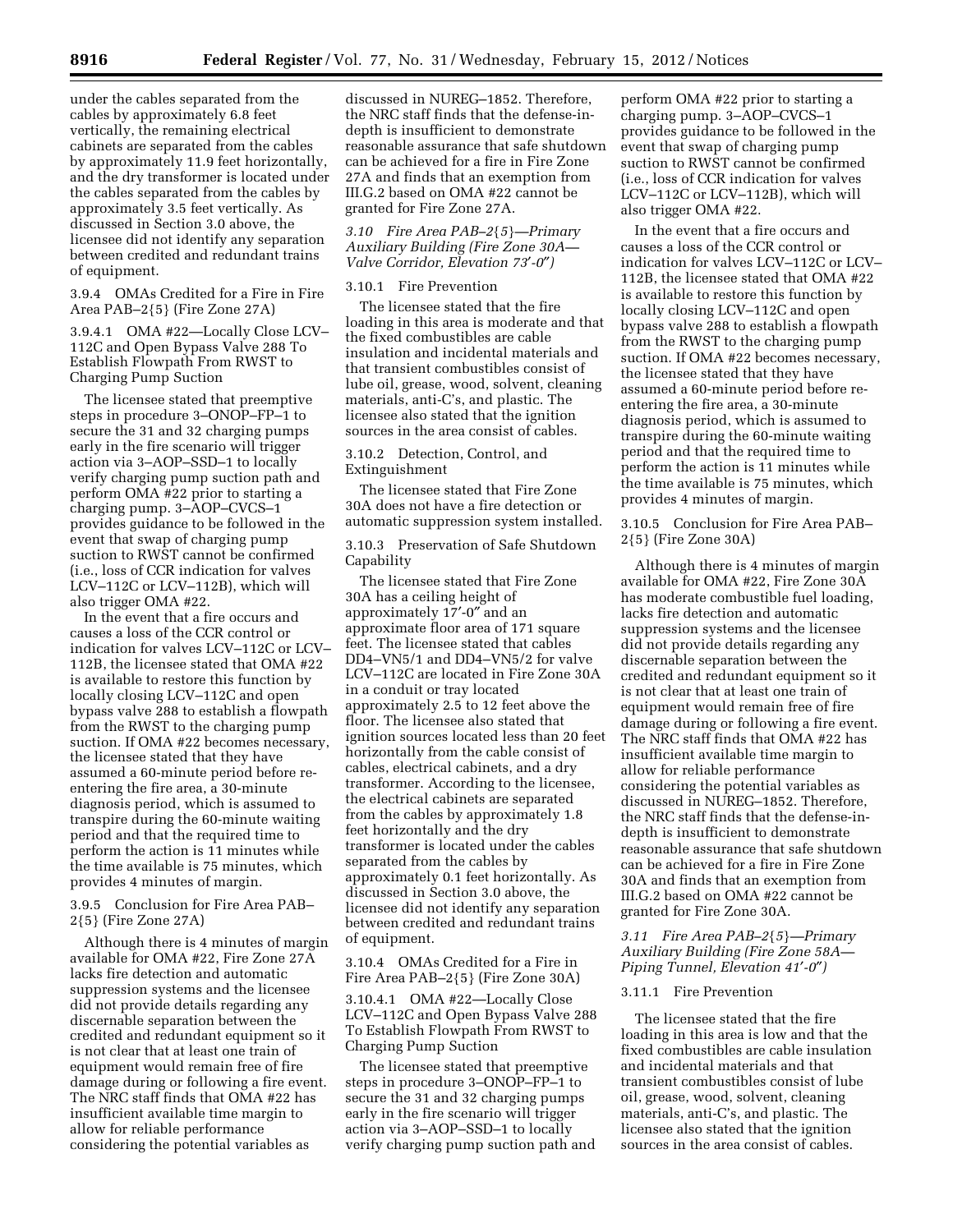3.11.2 Detection, Control, and Extinguishment

The licensee stated that Fire Zone 58A has an area-wide, ionization smoke detection system designed and installed in accordance with NFPA 72E, 1974 Edition but does not have an automatic fire suppression system installed.

3.11.3 Preservation of Safe Shutdown Capability

The licensee stated that Fire Zone 58A has a ceiling height of approximately 10′-0″ to 12′-0″ and an approximate floor area of 1,400 square feet. The licensee stated that cable K1B– W1B for the 32 charging pump is located in Fire Zone 58A in a tray located approximately 9.5 feet above the floor. The licensee also stated that other than cables, there are no ignition sources located less than 20 feet from the cable. As discussed in Section 3.0 above, the licensee did not identify any separation between credited and redundant trains of equipment.

3.11.4 OMAs Credited for a Fire in Fire Area PAB–2{5} (Fire Zone 58A)

3.11.4.1 OMA #19—Locally Close Supply Breaker for 32 Charging Pump

In the event that a fire occurs and causes a failure of the CCR control switch response, or indicating lights prompt operators to investigate breaker status at the switchgear, the licensee stated that OMA #19 is available to restore this function by locally closing the supply breaker for the 32 charging pump. The supply breaker is located in a different fire area. If OMA #19 becomes necessary, the licensee stated that they have assumed a 30-minute diagnosis period and that the required time to perform the action is 7 minutes while the time available is 75 minutes, which provides 38 minutes of margin.

3.11.4.2 OMA #20—Locally Control 32 Charging Pump Using Scoop Tube Positioner

In the event that a fire occurs and causes damage to the cables serving both the 31 and 32 charging pumps or causes a loss of CCR pump control or pump status indication, the licensee stated that OMA #20 is available to restore this function by locally controlling the 32 charging pump using the scoop tube positioner. If OMA #20 becomes necessary, the licensee stated that they have assumed a 30-minute diagnosis period and that the required time to perform the action is 9 minutes while the time available is 75 minutes, which provides 36 minutes of margin.

3.11.5 Conclusion for Fire Area PAB– 2{5} (Fire Zone 58A)

Since there is 38 minutes of margin and 36 minutes of margin available for OMAs #19 and #20, respectively, an automatic smoke detection system installed, and these two particular OMAs have sufficient margin available, the staff finds that there is adequate defense-in-depth to support the use of OMAs #19 and #20 for Fire Zone 58A and that OMAs #19 and #20 are acceptable for the purpose of providing the level of protection intended by the regulation and that an exemption from III.G.2 based on these OMAs is granted for Fire Zone 58A.

*3.12 Fire Area PAB–2*{*5*}*—Primary Auxiliary Building (Fire Zone 59A— Pipe Penetration Area, Elevation 41*′*-0*″ *and 51*′*-0*″ *of the Fan House)* 

## 3.12.1 Fire Prevention

The licensee stated that the fire loading in this area is low and that the fixed combustibles are cable insulation and incidental materials and that transient combustibles consist of grease, wood, cleaning materials, anti-C's, and plastic. The licensee also stated that the ignition sources in the area consist of cables and a junction box.

3.12.2 Detection, Control, and Extinguishment

The licensee stated that Fire Zone 59A has an area-wide, ionization smoke detection system designed and installed in accordance with NFPA 72E, 1974 Edition but does not have an automatic fire suppression system installed.

3.12.3 Preservation of Safe Shutdown Capability

The licensee stated that Fire Zone 59A has a ceiling height of approximately 8′-0″ to 26′-0″ and an approximate floor area of 3,782 square feet. The licensee stated that cables JB5– X1J and VK4–X1J for valve HCV–142 are located in Fire Zone 59A in a tray located approximately 6 to 26 feet above the floor. The licensee also stated that ignition sources located less than 20 feet horizontally from the cable consist of cables, an electrical cabinet, and 8 motors attached to motor-operated valves. According to the licensee, the electrical cabinet is located under the cables separated from the cables by approximately 2.6 feet vertically and the motors are separated from the cables by approximately 2.1 feet horizontally and no vertical separation. As discussed in Section 3.0 above, the licensee did not identify any separation between credited and redundant trains of equipment.

3.12.4 OMAs Credited for a Fire in Fire Area PAB–2{5} (Fire Zone 59A)

3.12.4.1 OMA #21—Open Bypass Valve 227 To Establish Charging Flow Path to RCS Around Potentially Failed Close HCV–142

In the event that a fire occurs and causes normal flowpath valve HCV–142 to close, the licensee stated that OMA #21 is available to restore this function by opening bypass valve 227 to establish a charging flowpath to the RCS around the potentially failed close HCV–142. If OMA #21 becomes necessary, the licensee stated that they have assumed a 60-minute period before re-entering the fire area, a 30-minute diagnosis period, which is assumed to transpire during the 60-minute waiting period and that the required time to perform the action is 9 minutes while the time available is 75 minutes, which provides 6 minutes of margin.

3.12.5 Conclusion for Fire Area PAB– 2{5} (Fire Zone 59A)

Although there is 6 minutes of margin available for OMA #21, this OMA requires the operator to re-enter the fire area after the fire has been extinguished. Fire Zone 59A contains credible fire scenarios, lacks automatic fire suppression, and the licensee did not provide details regarding any discernable separation between the credited and redundant equipment and clear and direct procedures that instruct operators to proactively perform the OMA so it is not clear that at least one train of equipment would remain free of fire damage during or following a fire event. The NRC staff finds that OMA #21 has insufficient available time margin to allow for reliable performance considering the potential variables as discussed in NUREG–1852. Therefore, the NRC staff finds that the defense-indepth is insufficient to demonstrate reasonable assurance that safe shutdown can be achieved for a fire in Fire Zone 59A and finds that an exemption from III.G.2 based on this OMA cannot be granted for Fire Zone 59A.

# *3.13 Fire Area TBL–5—Turbine Building (Fire Zone 37A—Ground Floor South, Elevation 15*′*-0*″*)*

#### 3.13.1 Fire Prevention

The licensee stated that the fire loading in this area is low and that the fixed combustibles are cable insulation, MCC switchgear, cellulose, plastic, lube oil, and a flammable liquid cabinet and that there are no transient combustibles. The licensee also stated that the ignition sources in the area consist of cables, a junction box, a battery with charger, electrical cabinets, transformers, a dryer,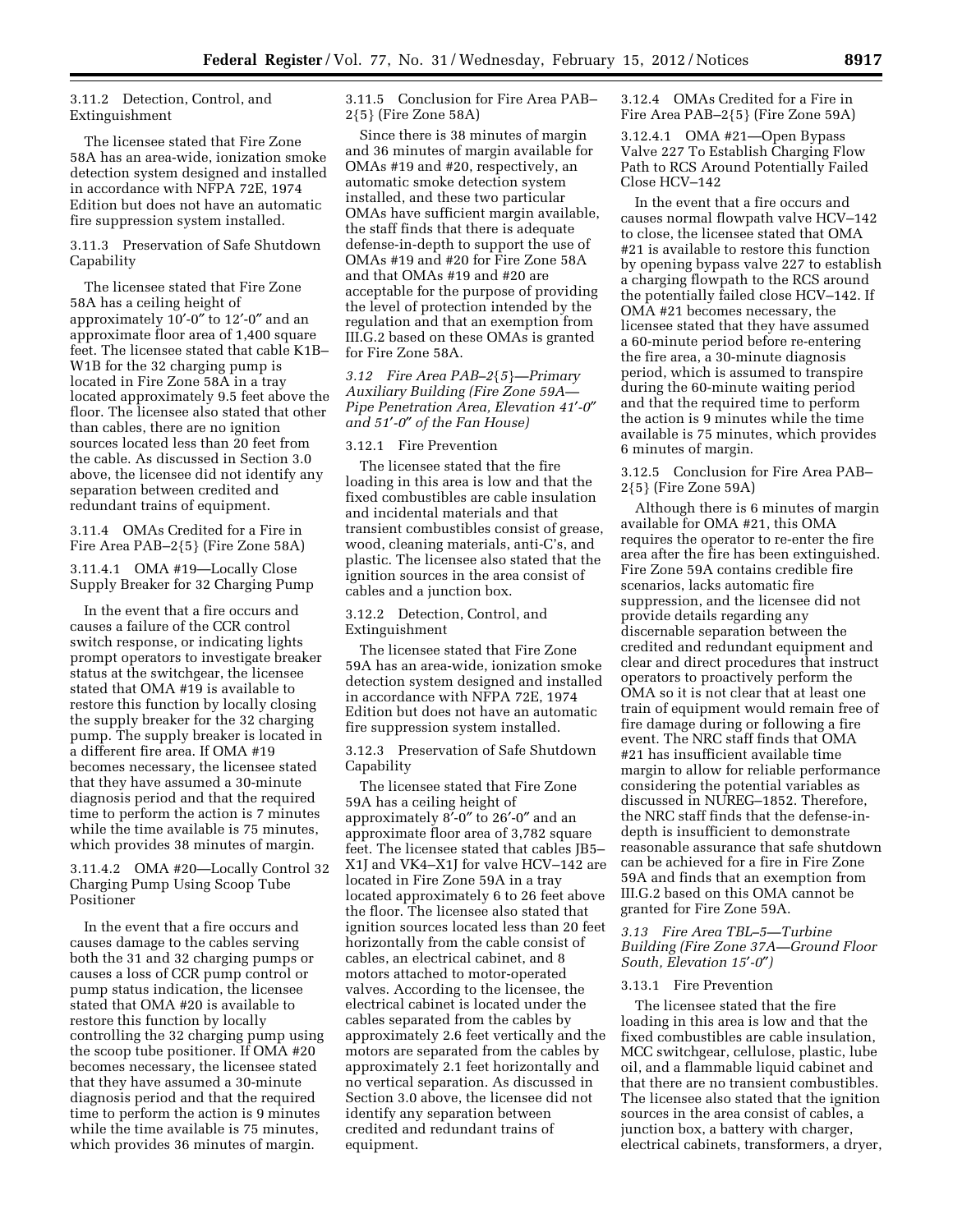6.9 kV switchgear vertical panels (potential high energy arcing fault (HEAF) source), and MCC vertical panels.

# 3.13.2 Detection, Control, and Extinguishment

The licensee stated that Fire Zone 37A has ionization smoke detectors installed over MCC 34 and over the 6.9 kV switchgear, thermal detection in the battery and charger room, a wet-pipe sprinkler system installed throughout the area except over switchgear, and a wet pipe sprinkler system installed throughout the battery and charger room. The licensee also stated that the detection systems were designed and installed in accordance with NFPA 72E, 1974 Edition and the fire suppression systems were designed and installed in accordance with NFPA 13, 1983 Edition.

3.13.3 Preservation of Safe Shutdown Capability

The licensee stated that Fire Zone 37A has a ceiling height of approximately 119′-0″ (See TABLE RAI– GEN–15 of the licensee's May 4, 2010, letter, ML101320263) and an approximate floor area of 5,838 square feet. The licensee stated that cable AQ7– WF6 for the 31 SW strainer is routed through Fire Zone 37A in a tray located approximately 11.3 feet above the floor. The licensee also stated that ignition sources located less than 20 feet horizontally from the cable consist of cables, an MCC, 6.9 kV switchgear, and an electrical cabinet. According to the licensee, the MCC and 6.9 kV switchgear are located under the cable separated by approximately 3 feet vertically and the electrical cabinet is separated from the cable by approximately 8.1 feet horizontally. As discussed in Section 3.0 above, the licensee did not identify any separation between credited and redundant trains of equipment.

3.13.4 OMAs Credited for a Fire in Fire Area TBL–5 (Fire Zone 37A)

3.13.4.1 OMA #25—Locally Manually Backwash SW Pump Strainer, as Required, if Power to Strainer Associated With Selected SW Pump Is Lost

The licensee stated that the need to periodically backwash a selected SW strainer is variable depending on ultimate heat sink conditions and other factors and that the diagnostic indicator to perform the OMA is based on operator rounds monitoring pressure across SW strainers. The licensee also stated that the anticipated fire is a slow

developing cable fire located in the cable trays.

In the event that a fire occurs and causes an increase in SW pump strainer differential pressure or a loss of power to the strainer associated with the selected SW pump, the licensee stated that OMA #25 is available to restore this function by locally manually performing a SW pump strainer backwash. In an inspection report dated July 11, 2011 (ML111920339), NRC inspectors identified that this OMA was inappropriate because it was too complex and beyond the limited scope of an OMA to achieve and maintain post-fire hot shutdown. Therefore, the NRC staff finds that it is inappropriate to approve this OMA.

3.13.5 Conclusion for Fire Area TBL– 5 (Fire Zone 37A)

The NRC staff finds that the defensein-depth is insufficient to demonstrate reasonable assurance that safe shutdown can be achieved for a fire in Fire Zone 37A and finds that OMA #25 is unacceptable for the purpose of providing the level of protection intended by the regulation and that an exemption from III.G.2 based on this OMA cannot be granted for Fire Zone 37A.

*3.14 Fire Area TBL–5—Turbine Building (Fire Zone 38A—Chemical Laboratory, Elevation 15*′*-0*″*)* 

#### 3.14.1 Fire Prevention

The licensee stated that the fire loading in this area is low and that the fixed combustibles are cable insulation, an MCC, cellulose, plastic, hydrogen, chemicals, and a flammable liquid cabinet and that there are no transient combustibles. The licensee also stated that the ignition sources in the area consist of an electrical cabinet and an MCC.

# 3.14.2 Detection, Control, and Extinguishment

The licensee stated that Fire Zone 38A has an ionization smoke detector installed over MCC 32 and a wet-pipe sprinkler suppression system installed in the chemical storage area. The licensee also stated that the detection system was designed and installed in accordance with NFPA 72E, 1974 Edition and the fire suppression system was designed and installed in accordance with NFPA 13, 1983 Edition.

3.14.3 Preservation of Safe Shutdown Capability

The licensee stated that Fire Zone 38A has a ceiling height of approximately 8′-0″ and an approximate

floor area of 4,500 square feet. The licensee stated that cables AQ7–WF6 and WF6–Z99 for the 31 SW strainer are routed through Fire Zone 38A in a tray or conduit that traverses the area vertically. The licensee also stated that ignition sources located less than 20 feet horizontally from the cables consist of cables and 2 electrical cabinets. According to the licensee, the electrical cabinets are separated from the cables by approximately 11.8 feet horizontally. The licensee further stated that the need to periodically backwash a selected SW strainer is variable depending on ultimate heat sink conditions and other factors and that the diagnostic indicator to perform the OMA is based on operator rounds monitoring pressure across SW strainers. The licensee also stated that the anticipated fire is a slow developing cable fire located in the cable trays. As discussed in Section 3.0 above, the licensee did not identify any separation between credited and redundant trains of equipment.

3.14.4 OMAs Credited for a Fire in Fire Area TBL–5 (Fire Zone 38A)

3.14.4.1 OMA #25—Locally Manually Backwash SW Pump Strainer, as Required, if Power to Strainer Associated With Selected SW Pump Is Lost

The licensee stated that the need to periodically backwash a selected SW strainer is variable depending on ultimate heat sink conditions and other factors and that the diagnostic indicator to perform the OMA is based on operator rounds monitoring pressure across SW strainers.

In the event that a fire occurs and causes an increase in SW pump strainer differential pressure or a loss of power to the strainer associated with the selected SW pump, the licensee stated that OMA #25 is available to restore this function by locally manually performing a SW pump strainer backwash. In an inspection report dated July 11, 2011 (ML111920339), NRC inspectors identified that this OMA was inappropriate because it was too complex and beyond the limited scope of an OMA to achieve and maintain post-fire hot shutdown. Therefore, the NRC staff finds that it is inappropriate to approve this OMA.

3.14.5 Conclusion for Fire Area TBL– 5 (Fire Zone 38A)

The NRC staff finds that the defensein-depth is insufficient to demonstrate reasonable assurance that safe shutdown can be achieved for a fire in Fire Zone 37A and finds that OMA #25 is unacceptable for the purpose of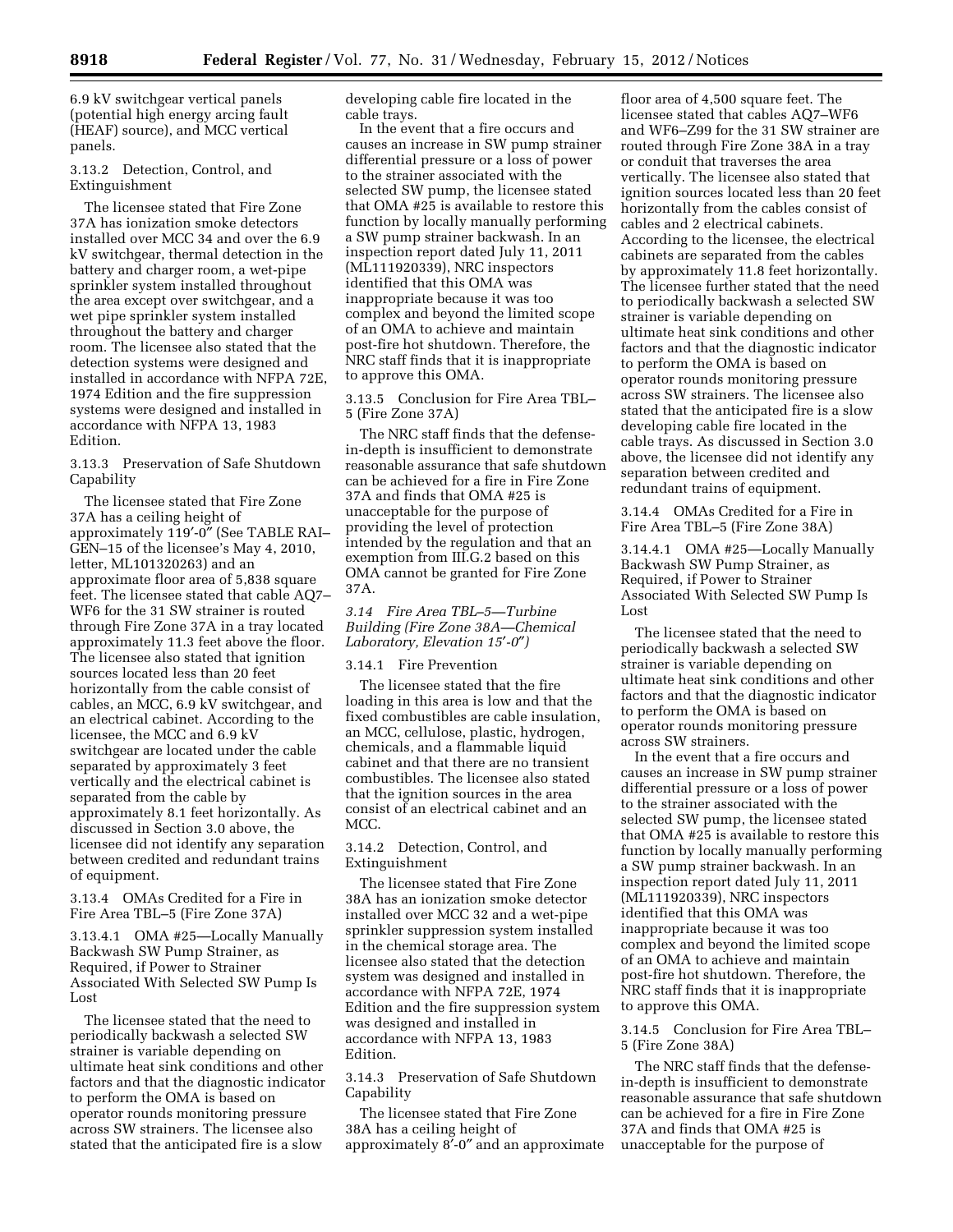providing the level of protection intended by the regulation and that an exemption from III.G.2 based on this OMA cannot be granted for Fire Zone 38A.

*3.15 Fire Area TBL–5—Turbine Building (Fire Zone 43A—South End, Elevation 36*′*-9*″*)* 

# 3.15.1 Fire Prevention

The licensee stated that the fire loading in this area is low and that the fixed combustibles are paper, MCC switchgear, rubber, wood, plastic, cable insulation, and incident materials and that transient combustibles consist of lube oil, solvent, grease, cleaning materials, and wood. The licensee also stated that the ignition sources in the area consist of cables, junction boxes, exciter switchgear, transformers, and electrical cabinets.

3.15.2 Detection, Control, and Extinguishment

The licensee stated that Fire Zone 43A has an automatic wet-pipe sprinkler system installed throughout the zone but does not have an automatic fire detection system installed. The licensee also stated that the fire suppression system was designed and installed in accordance with NFPA 13, 1983 Edition.

3.15.3 Preservation of Safe Shutdown Capability

The licensee stated that Fire Zone 43A has a ceiling height of approximately 97′-0″ (See TABLE RAI– GEN–17 of the licensee's May 4, 2010 letter, ML101320263) and an approximate floor area of 7,725 square feet. The licensee stated that cable AQ7– WF6 for the 31 SW strainer is routed through Fire Zone 43A in a tray located approximately 7.4 feet above the floor. The licensee also stated that ignition sources located less than 20 feet horizontally from the cable consist of cables and 2 electrical cabinets. According to the licensee, the electrical cabinets are separated from the cable by approximately 1 foot horizontally. The licensee also stated that the anticipated fire is a slow developing cable fire located in the cable trays. As discussed in Section 3.0 above, the licensee did not identify any separation between credited and redundant trains of equipment.

3.15.4 OMAs Credited for a Fire in Fire Area TBL–5 (Fire Zone 43A)

3.15.4.1 OMA #25—Locally Manually Backwash SW Pump Strainer, as Required, if Power to Strainer Associated With Selected SW Pump Is Lost

The licensee stated that the need to periodically backwash a selected SW strainer is variable depending on ultimate heat sink conditions and other factors and that the diagnostic indicator to perform the OMA is based on operator rounds monitoring pressure across SW strainers.

In the event that a fire occurs and causes an increase in SW pump strainer differential pressure or a loss of power to the strainer associated with the selected SW pump, the licensee stated that OMA #25 is available to restore this function by locally manually performing a SW pump strainer backwash. In an inspection report dated July 11, 2011 (ML111920339), NRC inspectors identified that this OMA was inappropriate because it was too complex and beyond the limited scope of an OMA to achieve and maintain post-fire hot shutdown. Therefore, the NRC staff finds that it is inappropriate to approve this OMA.

3.15.5 Conclusion for Fire Area TBL– 5 (Fire Zone 43A)

Although Fire Zone 43A has an automatic wet-pipe sprinkler system installed, OMA #25 is not acceptable, Fire Zone 43A lacks automatic fire detection, and the licensee did not provide details regarding any discernable separation between the credited and redundant equipment, and clear and direct procedures that instruct operators to proactively perform the OMAs, so it is not clear that at least one train of equipment would remain free of fire damage during or following a fire event. Therefore, the NRC staff finds that the defense-in-depth is insufficient to demonstrate reasonable assurance that safe shutdown can be achieved for a fire in Fire Zone 43A and finds that OMA #25 is unacceptable for the purpose of providing the level of protection intended by the regulation and that an exemption from III.G.2 based on this OMA cannot be granted for Fire Zone 43A.

*3.16 Fire Area TBL–5—Turbine Building (Fire Zone 44A—South End of Heater Bay, Elevation 36*′*-9*″*)* 

#### 3.16.1 Fire Prevention

The licensee stated that the fire loading in this area is low and that the fixed combustibles are a flammable liquid cabinet, cellulose, rubber, wood,

plastic, cable insulation, and incident materials and that transient combustibles consist of lube oil, solvent, grease, cleaning materials, and wood. The licensee also stated that the ignition sources in the area consist of cables, junction boxes, a dry transformer, and electrical cabinets.

3.16.2 Detection, Control, and Extinguishment

The licensee stated that Fire Zone 44A does not have a fire detection or automatic suppression system installed.

3.16.3 Preservation of Safe Shutdown Capability

The licensee stated that Fire Zone 44A has a ceiling height of approximately 29′-0″ and an approximate floor area of 5,625 square feet. The licensee stated that cable AQ7– WF6 for the 31 SW strainer is routed through Fire Zone 44A in a tray located approximately 7.4 feet above the floor. The licensee also stated that ignition sources located less than 20 feet horizontally from the cable consist of cables, an MCC, 6.9 kV switchgear, and electrical cabinets. The licensee also stated that the anticipated fire is a slow developing cable fire located in the cable trays. As discussed in Section 3.0 above, the licensee did not identify any separation between credited and redundant trains of equipment.

3.16.4 OMAs Credited for a Fire in Fire Area TBL–5 (Fire Zone 44A)

3.16.4.1 OMA #25—Locally Manually Backwash SW Pump Strainer, as Required, if Power to Strainer Associated With Selected SW Pump Is Lost

The licensee stated that the need to periodically backwash a selected SW strainer is variable depending on ultimate heat sink conditions and other factors and that the diagnostic indicator to perform the OMA is based on operator rounds monitoring pressure across SW strainers.

In the event that a fire occurs and causes an increase in SW pump strainer differential pressure or a loss of power to the strainer associated with the selected SW pump, the licensee stated that OMA #25 is available to restore this function by locally manually performing a SW pump strainer backwash. In an inspection report dated July 11, 2011 (ML111920339), NRC inspectors identified that this OMA was inappropriate because it was too complex and beyond the limited scope of an OMA to achieve and maintain post-fire hot shutdown. Therefore, the NRC staff finds that it is inappropriate to approve this OMA.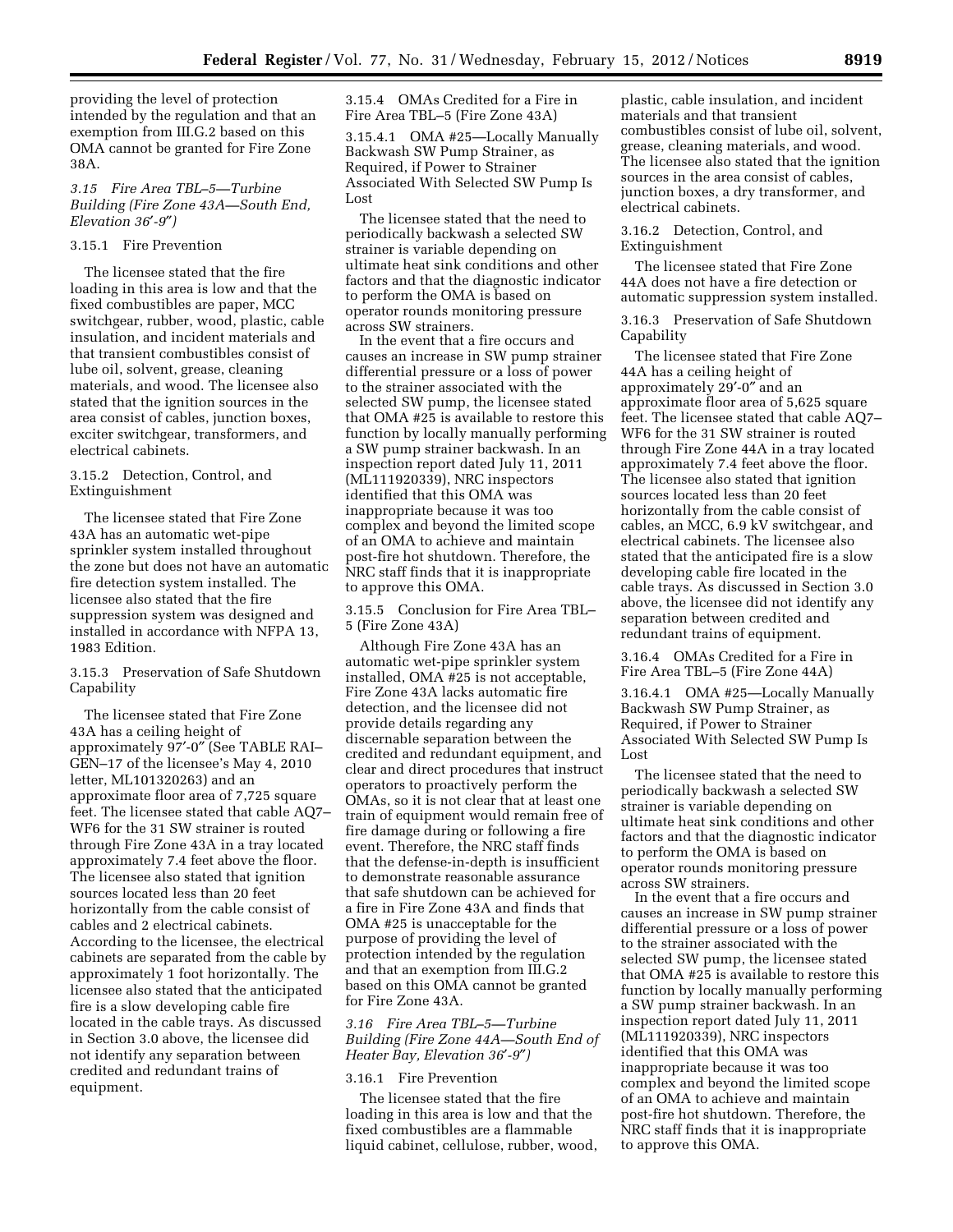# 3.16.5 Conclusion for Fire Area TBL– 5 (Fire Zone 44A)

Since OMA #25 is unacceptable and Fire Zone 44A lacks fire detection and automatic suppression and the licensee did not provide details regarding any discernable separation between the credited and redundant equipment and clear and direct procedures that instruct operators to proactively perform the OMA, it is not clear that at least one train of equipment would remain free of fire damage during or following a fire event. Therefore, the NRC staff finds that the defense-in-depth is insufficient to demonstrate reasonable assurance that safe shutdown can be achieved for a fire in Fire Zone 44A and finds that OMA #25 is unacceptable for the purpose of providing the level of protection intended by the regulation and that an exemption from III.G.2 based on this OMA cannot be granted for Fire Zone 44A.

*3.17 Fire Area TBL–5—Turbine Building (Fire Zone 52A—Chemical Addition Area, Elevation 32*′*-6*″ *of AFW Bldg)* 

#### 3.17.1 Fire Prevention

The licensee stated that the fire loading in this area is low and that the fixed combustibles are cable insulation, cellulose barrels, and rubber hose and that transient combustibles consist of lube oil, solvent, grease, cleaning materials, and wood. The licensee also stated that the ignition sources in the area consist of motors, compressors, and a water heater.

## 3.17.2 Detection, Control, and Extinguishment

The licensee stated that Fire Zone 52A does not have a fire detection or automatic suppression system installed.

3.17.3 Preservation of Safe Shutdown Capability

The licensee stated that Fire Zone 52A has a ceiling height of approximately 8′-6″ and an approximate floor area of 1,254 square feet. The licensee stated that cable JB1–X32/1 for valve FCV–1121 (recirculation flow for the 31 AFW pump) is located in Fire Zone 52A in rigid steel conduit. The licensee also stated that ignition sources located less than 20 feet horizontally from the cable consist of cables, 2 motors, and 2 electrical cabinets. According to the licensee, the motors are separated from the cable by approximately 13.2 feet horizontally and the two electrical cabinets are separated from the cable by approximately 6.3 feet horizontally.

The licensee stated that cable K45– YM3 for valves FCV–406A and FCV– 406B (31 AFW pump discharge to 31 SG and 32 SG) is located in Fire Zone 52A in rigid steel conduit. The licensee also stated that ignition sources located less than 20 feet horizontally from the cables consist of cables, 2 motors, and 2 electrical cabinets. According to the licensee, the motors are separated from the cables by approximately 13.2 feet horizontally and the two electrical cabinets are separated from the cables by approximately 6.3 feet horizontally.

As discussed in Section 3.0 above, the licensee did not identify any separation between credited and redundant trains of equipment.

3.17.4 OMAs Credited for a Fire in Fire Area TBL–5 (Fire Zone 52A)

3.17.4.1 OMA #23—Locally Operate Bypass Valve for FCV–1121 AFW Pump Recirculation Valve During Pump Startup

If a fire were to occur and cause a loss of CCR control or indication of FCV– 1121 or cause the valve to close and all AFW flow control valves FCV–406A through 406D fail closed, the licensee stated that OMA #23 is available to restore this function by locally operating the bypass valve for FCV–1121 during pump startup. If OMA #23 becomes necessary, the licensee stated that they have assumed a 4.5-minute diagnosis period and that the required time to perform the action is 8 minutes while the time available is 30 minutes, which provides 17.5 minutes of margin.

3.17.4.2 OMA #24—Locally Operate FCV–406A and 406B To Control AFW Flow to SGs

If a fire were to occur and cause a loss of CCR control or indication of FCV– 1121 or cause the valve to close and all AFW flow control valves FCV–406A through 406D fail closed, the licensee stated that OMA #24 is available to restore this function by locally operating valves FCV–406A and FCV–406B to control AFW flow to the SGs. If OMA #24 becomes necessary, the licensee stated that they have assumed a 4.5 minute diagnosis period and that the required time to perform the action is 17 minutes while the time available is 30 minutes, which provides 8.5 minutes of margin.

3.17.5 Conclusion for Fire Area TBL– 5 (Fire Zone 52A)

Although there is 17.5 minutes of margin and 8.5 minutes of margin available for OMAs #23 and #24, respectively, Fire Zone 52A lacks fire detection and automatic suppression, and the licensee did not provide details regarding any discernable separation between the credited and redundant equipment and clear and direct procedures that instruct operators to proactively perform the OMAs so it is not clear that at least one train of equipment would remain free of fire damage during or following a fire event. The NRC staff finds that OMA #24 has insufficient available time margin to allow for reliable performance considering the potential variables as discussed in NUREG–1852. Therefore, the NRC staff finds that the defense-indepth is insufficient to demonstrate reasonable assurance that safe shutdown can be achieved for a fire in Fire Zone 52A and finds that an exemption from III.G.2 based on these OMAs cannot be granted for Fire Zone 52A.

*3.18 Fire Area TBL–5—Turbine Building (Fire Zone 54A—Main Boiler Feedwater Regulator Area, Elevation 18*′*-6*″ *of AFW Bldg)* 

# 3.18.1 Fire Prevention

The licensee stated that the fire loading in this area is low and that the fixed combustibles are cable insulation, incidental material, and a flammable liquid cabinet and that transient combustibles consist of lube oil, solvent, grease, cleaning materials, and wood. The licensee also stated that the ignition sources in the area consist of cables, motors, junction boxes, and an electrical cabinet.

3.18.2 Detection, Control, and Extinguishment

The licensee stated that Fire Zone 54A does not have a fire detection or automatic suppression system installed.

3.18.3 Preservation of Safe Shutdown Capability

The licensee stated that Fire Zone 54A has a ceiling height of approximately 70′ and an approximate floor area of 1,088 square feet. The licensee stated that cable K45–YM3 for valves FCV–406A and FCV–406B are located in Fire Zone 54A in rigid steel conduit. As discussed in Section 3.0 above, the licensee did not identify any separation between credited and redundant trains of equipment.

3.18.4 OMAs Credited for a Fire in Fire Area TBL–5 (Fire Zone 54A)

3.18.4.1 OMA #24—Locally Operate FCV–406A and 406B To Control AFW Flow to SGs

If a fire were to occur and cause a loss of CCR control or indication of FCV– 1121 or cause the valve to close and all AFW flow control valves FCV–406A through 406D fail closed, the licensee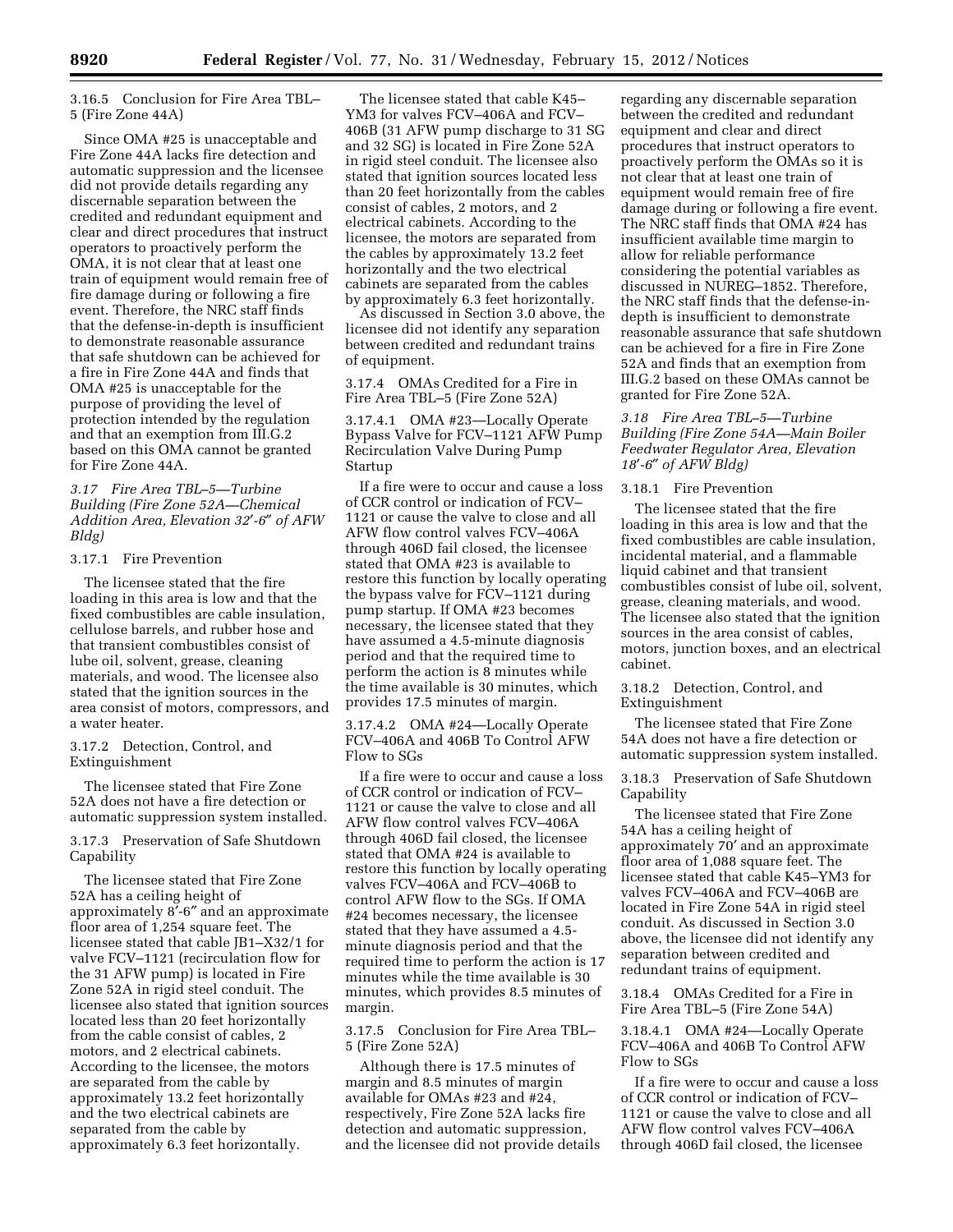stated that OMA #24 is available to restore this function by locally operating valves FCV–406A and FCV–406B to control AFW flow to the SGs. If OMA #24 becomes necessary, the licensee stated that they have assumed a 4.5 minute diagnosis period and that the required time to perform the action is 17 minutes while the time available is 30 minutes, which provides 8.5 minutes of margin.

# 3.18.5 Conclusion for Fire Area TBL–5 (Fire Zone 54A)

Although there is 8.5 minutes of margin available for OMA #24, Fire Zone 54A lacks fire detection and automatic fire suppression, and the licensee did not provide details regarding any discernable separation between the credited and redundant equipment and clear and direct procedures that instruct operators to proactively perform the OMAs so it is not clear that at least one train of equipment would remain free of fire damage during or following a fire event. The NRC staff finds that OMA #24 has insufficient available time margin to allow for reliable performance considering the potential variables as discussed in NUREG–1852. Therefore, the NRC staff finds that the defense-indepth is insufficient to demonstrate reasonable assurance that safe shutdown can be achieved for a fire in Fire Zone 54A and finds that an exemption from III.G.2 based on this OMA cannot be granted for Fire Zone 54A.

# *3.19 Fire Area YARD–7—Exterior Yard (Fire Zone 22—Screenwell Area)*

## 3.19.1 Fire Prevention

The licensee stated that the fire loading in this area is low and that the fixed combustibles are cable insulation, MCC switchgear, plastic, and incidental materials and that transient combustibles consist of lube oil, solvent, grease, cleaning materials, and wood. The licensee also stated that the ignition sources in the area consist of cables, a junction box, a transformer, motors, pumps, and an electrical cabinet.

# 3.19.2 Detection, Control, and Extinguishment

The licensee stated that Fire Zone 22 has an area-wide, photoelectric smoke detection system that was designed and installed in accordance with NFPA 72E, 1987 Edition but does not have an automatic fire suppression system installed.

3.19.3 Preservation of Safe Shutdown Capability

The licensee stated that Fire Zone 22 has an approximate floor area of 784

square feet. Service water pumps 31, 32, 33, 34, 35, and 36, pump discharge strainers 31–36, and their power cables are located in the metal enclosure that comprises this fire zone. Backup service water pumps 37, 38, and 39 are located over 100 feet away on the plant discharge canal with negligible fixed combustibles between the two groups of pumps. Although it is unlikely due to the low fire loading, a fire in this fire zone could potentially disable service water pumps 31–36, which would render the three emergency diesel generators inoperable due to lack of cooling water, along with other safe shutdown equipment that requires cooling water. The licensee stated that in the case of a loss of offsite power in conjunction with the fire in Fire Zone 22, they could perform an OMA to start the ARDG and energize backup service water pump 38 to provide cooling water as needed. As discussed in Section 3.0 above, the licensee did not identify any separation between credited and redundant trains of equipment.

3.19.4 OMAs Credited for a Fire in Fire Area YARD–7 (Fire Zone 22)

3.19.4.1 OMA #26—Locally Start ARDG To Supply MCC 312A in Support of the Use of SW Pump 38

In the event that a fire occurs and causes a loss of CCR control or indication for all SW pumps, the licensee stated that OMA #26 is available to restore this function by locally starting the ARDG (which is aircooled) to supply MCC 312A in order to energize the 38 service water pump. If OMA #26 becomes necessary, the licensee stated that they have assumed a less than 1-minute diagnosis period and that the required time to perform the action is 25 minutes while the time available is greater than 60 minutes, which provides 35 minutes of margin. The NRC staff notes that this is equivalent to implementing an alternate safe shutdown system in accordance with III.G.3 and does not qualify for a III.G.2 exemption.

3.19.4.2 OMA #27—Locally Manually Backwash SW Pump Strainer, as Required, if Power to Strainer Associated With Selected SW Pump Is Lost

The licensee stated that the need to periodically backwash a selected SW strainer is variable depending on ultimate heat sink conditions and other factors and that the diagnostic indicator to perform the OMA is based on operator rounds monitoring pressure across SW strainers.

In the event that a fire occurs and causes an increase in SW pump strainer differential pressure or a loss of power to the strainer associated with the selected SW pump, the licensee stated that OMA #25 is available to restore this function by locally manually performing a SW pump strainer backwash. In an inspection report dated July 11, 2011 (ML111920339), NRC inspectors identified that this OMA was inappropriate because it was too complex and beyond the limited scope of an OMA to achieve and maintain post-fire hot shutdown. Therefore, the NRC staff finds that it is inappropriate to approve this OMA.

## 3.19.5 Conclusion for Fire Area YARD–7 (Fire Zone 22)

Since OMA #26 is a III.G.3 solution which does not qualify for a III.G.2 exemption, and the NRC staff has determined that OMA #27 is an inappropriate OMA, and Fire Zone 22 lacks automatic fire suppression and the licensee did not provide details regarding any discernable separation between the credited and redundant equipment, it is not clear that at least one train of equipment would remain free of fire damage during or following a fire event. Therefore, the NRC staff finds that the defense-in-depth is insufficient to demonstrate reasonable assurance that safe shutdown can be achieved for a fire in Fire Zone 22 and finds that an exemption from III.G.2 based on these OMAs cannot be granted for Fire Zone 22. The NRC previously granted an exemption for Fire Zone 22 dated January 7, 1987 (ML003779008), but that exemption was primarily associated with the use of the IP3 Alternate Safe Shutdown System. The IP3 Alternate Safe Shutdown System was not evaluated here as the licensee only requested consideration for the OMAs.

*3.20 Fire Area YARD–7—Exterior Yard (Fire Zone 222—Backup Service Water Pit)* 

## 3.20.1 Fire Prevention

The licensee stated that the fire loading in this area is low and that the fixed combustibles are cable insulation and that there are no transient combustibles. The licensee also stated that the ignition sources in the area consist of motors and pumps.

# 3.20.2 Detection, Control, and Extinguishment

The licensee stated that Fire Zone 222 does not have a fire detection or automatic fire suppression system installed.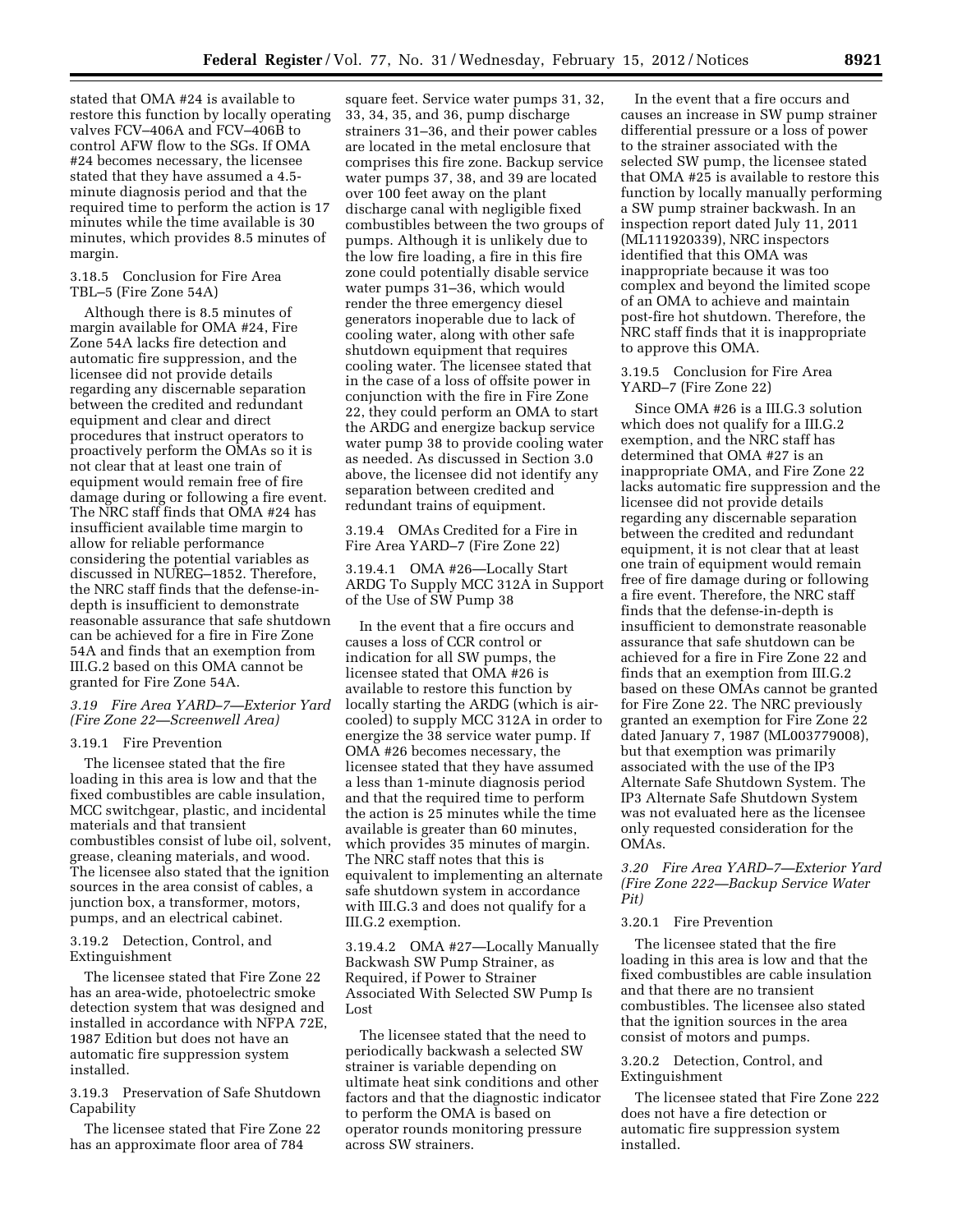3.20.3 Preservation of Safe Shutdown **Capability** 

The licensee stated that Fire Zone 222 is an open outdoor area. The licensee stated that cables C2B–XD6 and C2B– XD6/1 for the 38 SW pump are routed through Fire Zone 222 in conduit located approximately 13 feet above the floor. The licensee also stated that ignition sources located less than 20 feet horizontally from the cables consist of cables and a temporary yard power station. According to the licensee, the temporary yard power station is separated from the cables by approximately 18 feet horizontally.

The licensee also stated that cables MY1–PY1 and PY1–XV2 for the 38 SW strainer are routed through Fire Zone 222. The licensee also stated that ignition sources located less than 20 feet horizontally from the cables consist of cables and three motors. According to the licensee, the motors are separated from the cables by approximately 13.2 feet horizontally.

As discussed in Section 3.0 above, the licensee did not identify any separation between credited and redundant trains of equipment.

# 3.20.4 OMAs Credited for a Fire in Fire Area YARD–7 (Fire Zone 222)

3.20.4.1 OMA #27—Locally Manually Backwash SW Pump Strainer, as Required, if Power to Strainer Associated With Selected SW Pump Is Lost

The licensee stated that the need to periodically backwash a selected SW strainer is variable depending on ultimate heat sink conditions and other factors and that the diagnostic indicator to perform the OMA is based on operator rounds monitoring pressure across SW strainers.

In the event that a fire occurs and causes an increase in SW pump strainer differential pressure or a loss of power to the strainer associated with the selected SW pump, the licensee stated that OMA #25 is available to restore this function by locally manually performing a SW pump strainer backwash. In an inspection report dated July 11, 2011 (ML111920339), NRC inspectors identified that this OMA was inappropriate because it was too complex and beyond the limited scope of an OMA to achieve and maintain post-fire hot shutdown. Therefore, the NRC staff finds that it is inappropriate to approve this OMA.

3.20.5 Conclusion for Fire Area YARD–7 (Fire Zone 222)

Since Fire Zone 222 lacks fire detection and automatic suppression

and the licensee did not provide details regarding any discernable separation between the credited and redundant equipment, it is not clear that at least one train of equipment would remain free of fire damage during or following a fire event. The NRC staff has also found that the use of OMA #27 is inappropriate. Therefore, the NRC staff finds that the defense-in-depth is insufficient to demonstrate reasonable assurance that safe shutdown can be achieved for a fire in Fire Zone 222 and finds that OMA #27 is unacceptable for the purpose of providing the level of protection intended by the regulation and that an exemption from III.G.2 based on this OMA cannot be granted for Fire Zone 222.

# **4.0 Feasibility and Reliability of the Operator Manual Actions**

Based on Section 3.0 above, several areas where OMAs are credited were found acceptable. The OMAs credited in those areas were then evaluated for feasibility and reliability. This analysis postulates that OMAs may be necessary to assure SSD capability in addition to the traditional fire protection features described above. NUREG–1852, ''Demonstrating the Feasibility and Reliability of Operator Manual Actions in Response to Fire,'' provides criteria and associated technical bases for evaluating the feasibility and reliability of post-fire OMAs in nuclear power plants. The following provides the licensee's justification for the OMAs specified in this exemption.

# *4.1 Bases for Establishing Feasibility*

The licensee's analysis addresses factors such as environmental concerns, equipment functionality and accessibility, available indications, communications, portable equipment, personnel protection equipment, procedures and training, and staffing and demonstrations. In its submittals, the licensee stated that environmental factors such as radiation, lighting, temperature, humidity, smoke, toxic gas, noise, and fire suppression discharge were evaluated and found to not represent a negative impact on the operators' abilities to complete the OMAs. The licensee stated that normal radiation conditions within the areas of concern will not be adversely affected by the fire and subsequent spurious equipment operation. The licensee also confirmed that each of the OMA locations addressed by this exemption are provided with emergency lighting that illuminates both the potential egress paths and the component requiring OMA manipulation.

The licensee also confirmed that temperature and humidity conditions will not challenge the operators performing the OMAs. Additionally, the licensee indicated that heat and smoke or gas generation from a fire will not impact the operator performing the OMAs. For those specific cases in which it is necessary to reenter the fire area no less than 1 hour after the postulated fire event, the licensee stated that sufficient time is available to initiate smoke/heat venting through fixed ventilation systems and augmented by portable smoke ejectors, consistent with the Pre-Fire Plans, to ensure operator habitability to implement the necessary OMAs. In addition, the licensee stated that pre-staged self-contained breathing apparatus (SCBA), sufficient to equip the full operating crew, are available for deployment in response to post-fire environmental conditions.

The licensee stated that equipment credited for implementation of OMAs was reviewed to ensure it is accessible, available, and not damaged by the affects of the fire. Where ladders are required for access to components to perform OMAs, appropriate ladders are staged in accordance with plant procedures and the presence of these ladders is verified periodically in accordance with plant surveillance procedures. Any tools that are required in support of post-fire hot shutdown OMAs are pre-staged at the locations where they would be used. These consist of common tools such as wrenches, banding cutters, and pliers. Where special tools/equipment are required, the licensee stated that they are designated for post-fire cold shutdown repairs, and the necessary tools and supplies are pre-staged in designated locations. The staging of necessary tools is confirmed via periodic surveillance.

In addition, the licensee indicates that procedures are in place, in the form of fire response procedures, to ensure that clear and accessible instructions on how to perform the manual actions are available to the operators. The licensee stated that all of the requested OMAs are directed by plant procedures, and the operators are trained in the use of the procedures. Specifically, the licensee stated that post-fire operator manual actions are clearly defined in procedures 3–ONOP–FP–001 and 3– AOP–SSD–1. The OMAs required for the III.G.2 fire areas are directed by Off-Normal Operating Procedure 3–ONOP– FP–001. Where CCR controls and indications are not assured to be reliably operable, the licensee stated that sufficiently detailed guidance is provided in procedure 3–AOP–SSD–1 to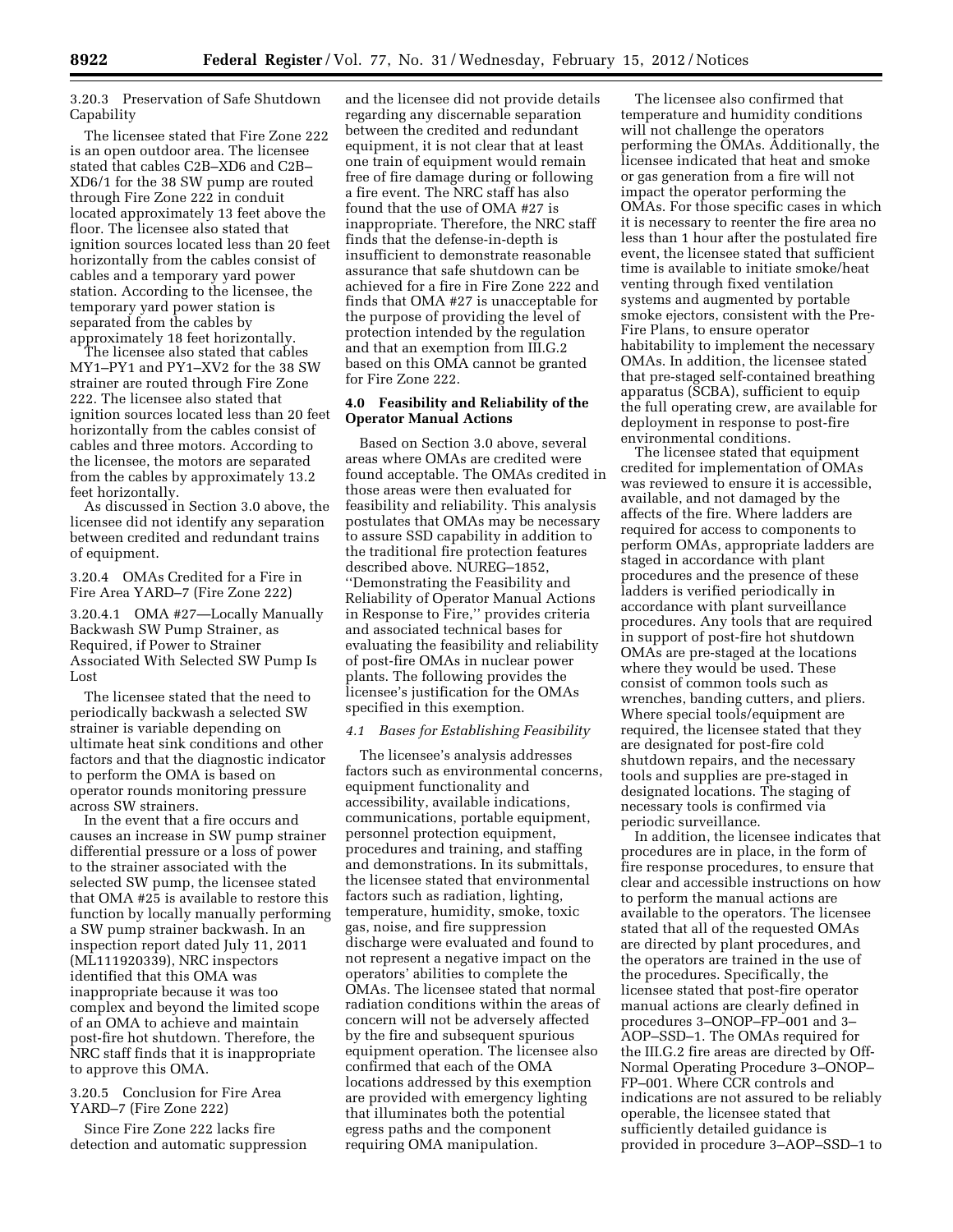direct the operators to an alternate component or operating method that is assured to be available and viable for the specific fire scenario under consideration. Initial and periodic requalification operator training is provided on these procedures, consistent with standard licensed and non-licensed operator training programs.

The licensee stated that key diagnostic instrumentation is expected to remain available in the CCR to alert operators to implement the contingency OMAs as credited in the IP3 Appendix R SSD Analysis. Key indicators that trigger the need for local operator intervention for the credited set of OMAs include not only the RCS and secondary system instrumentation, but also the failure of components to respond or reliably indicate status in the CCR. The licensee further stated that based on field notes compiled from simulator exercises in which bounding fire area scenarios were modeled, the available CCR instruments and indicators, combined with operator response in accordance with Emergency Operating Procedures (EOPs), AOPs, fire SSD procedures, and other supporting procedures, are sufficient to ensure timely diagnosis of conditions requiring the dispatch of operator(s) to perform the credited OMAs outside the CCR.

With regard to communications, the licensee stated that reliance is placed on radios for communication between plant operators during a post-fire shutdown event. Radio repeaters are located outside the protected area and are not subject to disruption caused by fire events within the protected area. The repeaters are also equipped with uninterruptible power supplies to ensure continued operation in the event of the loss of normal power to the buildings in which they are located. Field verifications of radio system functionality have validated that communications between the designated control and monitoring locations are feasible and reliable.

The licensee stated that the manual action sequences in all of the Section III.G.2 areas are considered to be bounded by the sequences represented

by alternate shutdown (Section III.G.3) Fire Area A. With regard to staffing, the licensee stated that timed field walkthroughs of Abnormal Operating Procedure 3–AOP–SSD–1 have been performed to validate that the number of operators available on the watch staff (7) can safely accomplish all required actions within the required time period to meet Appendix R SSD performance goals. The licensee stated that the broad set of operator manual actions required in implementing alternate shutdown procedure 3–AOP–SSD–1 bounds the smaller set of manual actions credited for coping with III.G.2 fire area scenarios and that most OMAs required for the III.G.2 fire areas are directed by Off-Normal Operating Procedure 3– ONOP–FP–001.

Additionally, the licensee stated that post-fire OMAs have been validated through timed operator walkthroughs, using as the basis an enveloping scenario addressed by 3–AOP–SSD–1. When utilizing 3–AOP–SSD–1, the most challenging set of local manual operator actions (number of actions and time sensitivity of actions) is presented to the operations shift crew, and this set of actions is considered to adequately bound the limited set of manual actions that are credited in 3–ONOP–FP–001. The licensee states that the timed walkthroughs of 3–AOP–SSD–1 have consistently demonstrated that the key SSD tasks (e.g., restoration of RCS makeup; restoration of AFW to SGs; mitigation of key potential spurious actuation concerns) can be accomplished in a timely manner to meet the Appendix R SSD performance goals. The licensee further states that in addition to the validation of key OMAs credited in alternate SSD procedure 3– AOP–SSD–1, the plant simulator was utilized to perform evaluations of bounding III.G.2 fire scenarios, and based on the field notes compiled from these exercises, there is reasonable assurance that conditions requiring the implementation of the identified OMAs can be identified and mitigated in a sufficiently timely manner to ensure Appendix R performance goals are met.

## *4.2 Feasibility*

The licensee's analysis demonstrates that, with exceptions, the OMAs can be diagnosed and executed within the amount of time available to complete them. The licensee's analysis also demonstrates that various factors, as discussed above, have been considered to address uncertainties in estimating the time available. The licensee stated that the credited OMAs have been demonstrated to be feasible through timed evolutions performed using a combination of simulator drills and dispatch of operators to simulate performance of the OMAs within the physical plant. In most cases, the OMAs are completed, with margin remaining, within the time constraints established by the supporting SSD thermalhydraulic analyses. The licensee stated that the time values have been shown to be consistently achievable, and the operations resource demand required to support any one of the fire area scenarios is a fraction of the 7-operator complement available to support a PFSSD scenario.

The following table summarizes the ''required time'' versus ''available time'' for each OMA. The indicated ''required time'' is the time needed to complete all actions that may be required as a result of fire in each of the identified fire areas and includes diagnosis time, implementation time, and uncertainty time. The indicated ''available time'' is the time by which the action must be completed in order to meet the assumptions in plant analyses. The NRC staff finds that the required time to perform the actions is reasonable as the licensee has verified these times in simulator scenarios and by simulating performance in the plant. Where reentry to a fire area is required to perform an OMA, a 60-minute waiting period is also included in the required time and the diagnosis period for these instances was assumed to occur concurrent with the waiting period. Finally, the times noted below should be considered with the understanding that the manual actions are a fall back in the unlikely event that the fire protection defense-indepth features are insufficient.

| Fire area | Fire zones <sup>1</sup> | <b>OMA</b><br>ID <sup>2</sup> | <b>OMA Summary</b>                                                                                                | Required<br>time<br>$(min)$ <sup>3</sup> | Available<br>time<br>(min) | Available<br>margin<br>(min) |
|-----------|-------------------------|-------------------------------|-------------------------------------------------------------------------------------------------------------------|------------------------------------------|----------------------------|------------------------------|
| AFW-6     | 23                      |                               | Locally start 33 AFW Pump via operation<br>of the Bus 6A circuit breaker.                                         | 17.5                                     | 30                         | 12.5                         |
|           |                         |                               | Swap 32 Component Cooling Water<br>(CCW) pump to alternate power supply<br>or align city water to charging pumps. | 34                                       | >60                        | 26                           |
|           |                         |                               | Operate 480V Bus 3A breaker locally to<br>start 31 AFW pump.                                                      | 11.5                                     | 30                         | 18.5                         |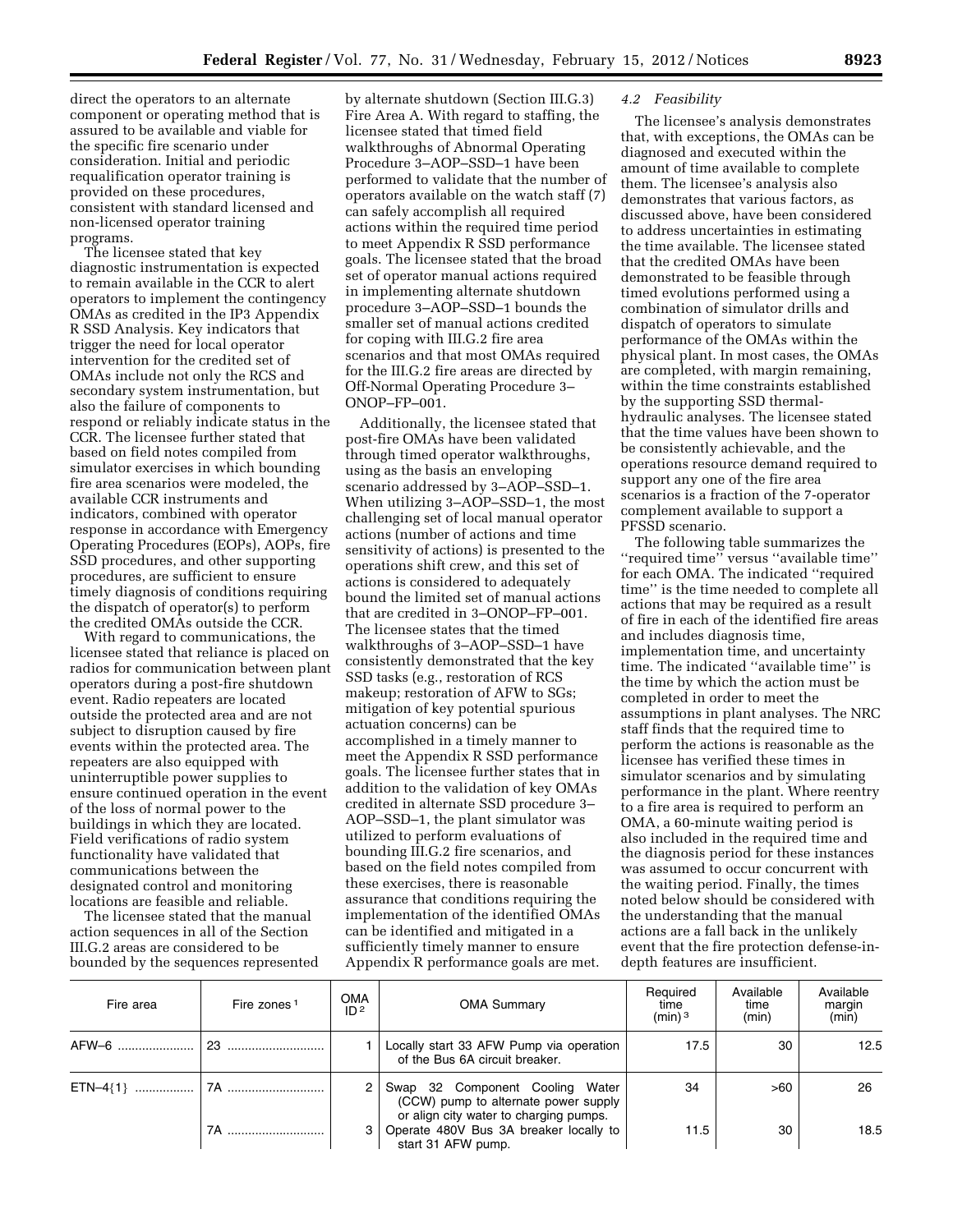| Fire area                  | Fire zones $1$     | OMA<br>ID <sup>2</sup> | <b>OMA Summary</b>                                                                                                                                                           | Required<br>time<br>(min) <sup>3</sup> | Available<br>time<br>(min) | Available<br>margin<br>(min) |
|----------------------------|--------------------|------------------------|------------------------------------------------------------------------------------------------------------------------------------------------------------------------------|----------------------------------------|----------------------------|------------------------------|
|                            | 7A                 | 4                      | Locally operate Flow Control Valve<br>(FCV)-1121 in support of use of 31<br>AFW pump.                                                                                        | 12.5                                   | 30                         | 17.5                         |
|                            | 60A                | 5                      | Operate HCV-1118 manually to control<br>32 AFW pump.                                                                                                                         | 21.5                                   | 30                         | 48.5                         |
|                            | 7A, 60A            | 6                      | Align Appendix R Diesel Generator<br>(ARDG) to 480V Buses 2A, 3A, 5A,<br>and 312.                                                                                            | 50                                     | 75                         | 525                          |
|                            | 7A. 60A            | $7^{\circ}$            | Swap 31 or 32 charging pump to alter-<br>nate power supply.                                                                                                                  | 38                                     | 75                         | 37                           |
|                            | 7A, 60A            | 8                      | Locally operate FCV-405B, FCV-405D,<br>or FCV-406B to control AFW flow to<br>Steam Generators (SGs).                                                                         | 21.5                                   | 30                         | 48.5                         |
|                            | 60A                | 9                      | Locally open valve 227 to establish<br>charging [previously "CVCS"] makeup<br>flowpath to Reactor Coolant System<br>$(RCS)$ .                                                | 69                                     | 75                         | 46                           |
|                            | 60a                | 10 <sub>1</sub>        | Locally close valve LCV-112C and open<br>valve 288 to align charging pump suc-<br>tion to the Refueling Water Storage<br>Tank (RWST).                                        | 71                                     | 75                         | 44                           |
|                            | 60A                | 11                     | Locally operate PCV-1139 to ensure<br>steam supply to 32 AFW pump.                                                                                                           | 21.5                                   | 30                         | 48.5                         |
|                            | 60A                | 12 <sub>1</sub>        | Locally operate PCV-1310A and PCV-<br>1310B to ensure steam supply to 32<br>AFW pump.                                                                                        | 21.5                                   | 30                         | 48.5                         |
|                            | 60A                |                        | 13   Locally manually perform Service Water<br>(SW) pump strainer backwash as re-<br>quired.                                                                                 | >75                                    | >60                        | $\star$                      |
| $ETN-4{3}$                 | 73A                | 14                     | Operate HCV-1118 manually to control                                                                                                                                         | 21.5                                   | 30                         | 48.5                         |
|                            |                    | 15                     | 32 AFW pump.<br>Locally operate PCV-1139 to ensure                                                                                                                           | 21.5                                   | 30                         | 48.5                         |
|                            |                    | 16.                    | steam supply to 32 AFW pump.<br>Locally operate 32 PCV-1310A, PCV-<br>1310B to ensure steam supply to 32<br>AFW pump.                                                        | 21.5                                   | 30                         | 48.5                         |
|                            |                    | 17                     | Locally operate FCV-405C and FCV-<br>405D to control AFW flow to SG.                                                                                                         | 21.5                                   | 30                         | 48.5                         |
| PAB-2{3}                   | 6                  | 18 <sup>1</sup>        | Locally close valve LCV-112C and open<br>valve 228 to align charging pump suc-<br>tion path to RWST.                                                                         | 71                                     | 75                         | 44                           |
| PAB-2{5}    17A, 19A, 58A, |                    |                        | 19 Locally close supply breaker for 32<br>Charging Pump [previously "CVCS"]<br>Pump.                                                                                         | 37                                     | 75                         | 38                           |
|                            | 17A, 19A, 58A      | 20                     | Locally control 32 charging [previously<br>"CVCS"] pumps using scoop tube posi-<br>tioner.                                                                                   | 39                                     | 75                         | 36                           |
|                            | 59A                | 21                     | Open bypass valve 227 to establish<br>charging flowpath to RCS around po-<br>tentially failed closed HCV-142.                                                                | 69                                     | 75                         | 46                           |
|                            | 17A, 20A, 27a, 30A | 22                     | Locally Close LCV-112C and open by-<br>pass valve 288 to establish flowpath<br>from RWST to charging pump suction.                                                           | 71                                     | 75                         | 44                           |
| TBL-5                      | 52A                | 23                     | Locally operate [bypass valve for] FCV-<br>1121 AFW pump recirculation valve<br>during pump startup.                                                                         | 12.5                                   | 30                         | 17.5                         |
|                            | 52A, 54A           | 24                     | Locally operate FCV-406A and FCV-<br>406B to control AFW flow to SGs.                                                                                                        | 21.5                                   | 30                         | 48.5                         |
|                            | 37A, 38A, 43A, 44A | 25                     | Locally/manually backwash SW pump<br>strainer as required if power to strainer<br>associated with selected SW pump is<br>lost (use one of STR PMP-31 through<br>STR PMP-36). | >75                                    | >60                        |                              |
| YARD-7                     | 22                 | 26                     | Locally start ARDG to supply Motor Con-<br>trol Center (MCC) 312A in support of<br>the use of SW pump 38.                                                                    | 25                                     | >60                        | 5 > 35                       |

 $\equiv$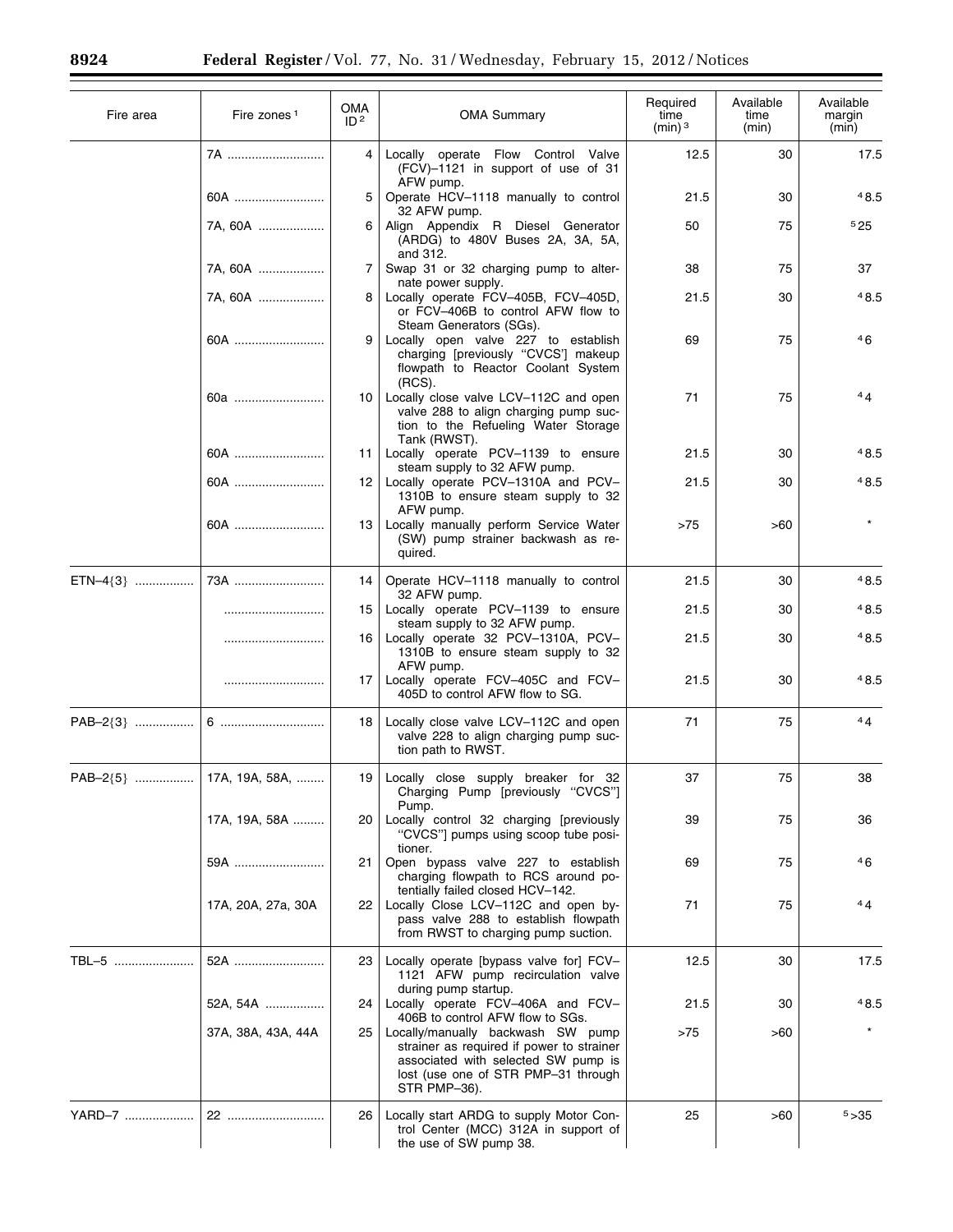| Fire area | Fire zones <sup>1</sup> | <b>OMA</b><br>ID <sup>2</sup> | <b>OMA Summary</b>                                                                                                             | Required<br>time<br>$(min)^3$ | Available<br>time<br>(min) | Available<br>margin<br>(min) |
|-----------|-------------------------|-------------------------------|--------------------------------------------------------------------------------------------------------------------------------|-------------------------------|----------------------------|------------------------------|
|           | 22. 222                 | 27                            | Locally/manually backwash SW Pump<br>strainer as required if power to strainer<br>associated with selected SW pump is<br>lost. | >75                           | >60                        |                              |

\* Not acceptable.

<sup>1</sup> Fire Areas are areas of fire origin; Indicated Fire Zones contain the cables or equipment whose damage due to fire may require implementa-<br>tion of the OMAs

<sup>2</sup> Operator Action ID designators  $(1, 2, 3$  etc.) were assigned by the NRR reviewer.

3Total of simulator-based diagnosis was added to the field-based time to travel to the OMA location, complete the OMA, confirm the action, and notify the CCR of completion as well as the 60-minute waiting period as discussed above.<br><sup>4</sup>OMAs found to be feasible but unreliable.

5OMAs associated with III.G.3.

#### *4.3 Reliability*

As stated in NUREG–1852, for a feasible action to be performed reliably, it should be shown that there is adequate time available to account for uncertainties not only in estimates of the time available, but also in estimates of how long it takes to diagnose and execute the OMAs (e.g., as based, at least in part, on a plant demonstration of the action under non-fire conditions). To confirm reliability, for each fire area having the potential to initiate the need for an OMA, the licensee considered uncertainties associated with estimating how long it takes to diagnose and execute operator manual actions.

Where the licensee demonstrated that adequate margin was available, the required completion times noted in the table above provide reasonable assurance that the OMAs can reliably be performed under a wide range of conceivable conditions by different plant crews because the completion times, in conjunction with the available time margins associated with each action and other installed fire protection features, account for sources of uncertainty such as variations in fire and plant conditions, factors unable to be recreated in demonstrations and human-centered factors. As noted in the table above, several of the OMAs included in this review were found to be reliable because there is adequate time available to account for uncertainties not only in estimates of the time available, but also in estimates of how long it takes to diagnose a fire and execute the OMAs (e.g., as based, at least in part, on a plant demonstration of the actions under non-fire conditions). Other OMAs were determined to be feasible but not reliable since only nominal margin is available to complete them. Those OMAs found to be feasible but unreliable are those indicated by footnote #4 to the table above.

# *4.4 Summary of Defense-in-Depth and Operator Manual Actions*

In summary, the defense-in-depth concept for a fire in the fire areas included in the table below provides a level of safety that results in the unlikely occurrence of fires, rapid detection, control and extinguishment of fires that do occur and the protection of structures, systems and components important to safety. For these particular fire zones and the OMAs credited in them and found acceptable in Sections 3.0 and 4.0 above, the licensee has provided preventative and protective measures in addition to feasible and reliable OMAs that together demonstrate the licensee's ability to preserve or maintain SSD capability in the event of a fire in the analyzed fire areas. The remaining zones included in the licensee's request were found to provide an inadequate level of defense-in-depth or safety margin and as such the requested OMAs for these zones are not approved for permanent use. The table below summarizes which fire zones are granted exemptions from III.G.2.

| Fire zone | Area of<br>fire<br>origin | Exemption<br>approved for this<br>fire zone |
|-----------|---------------------------|---------------------------------------------|
| 23        | AFW-6                     | Previous exemption<br>remains valid.        |
| 7A        | $ETN-4{1}$                | No.                                         |
| 60A       | $ETN-4{1}$                | No.                                         |
| 73A       | $ETN-4{3}$                | No.                                         |
| 6         | PAB-2{3}                  | No.                                         |
| 17A       | PAB-2{5}                  | No.                                         |
| 19A       | PAB-2{5}                  | No.                                         |
| 20A       | PAB-2{5}                  | No.                                         |
| 27A       | PAB-2{5}                  | No.                                         |
| $30A$     | PAB-2{5}                  | No.                                         |
| 58A       | PAB-2{5}                  | Yes.                                        |
| 59A       | PAB-2{5}                  | No.                                         |
| 37A       | TBL-5                     | No.                                         |
| 38A       | TBL-5                     | No.                                         |
| 43A       | TBL-5                     | No.                                         |
| 44A       | TBL-5                     | No.                                         |
| 52A       | TBL-5                     | No.                                         |
| 54A       | TBL-5                     | No.                                         |
|           | YARD-7                    | No.                                         |
| 222       | YARD-7                    | No.                                         |

## *4.5 Authorized by Law*

This exemption would allow IP3 to rely on specific OMAs, as discussed in Sections 3.0 and 4.0 above, in conjunction with the other installed fire protection features, to ensure that at least one means of achieving and maintaining safe shutdown remains available during and following a postulated fire event, as part of its fire protection program, in lieu of meeting the requirements specified in III.G.2 for a fire in the analyzed fire areas. As stated above, 10 CFR 50.12 allows the NRC to grant exemptions from the requirements of 10 CFR part 50. The NRC staff has determined that granting of this exemption will not result in a violation of the Atomic Energy Act of 1954, as amended, or the Commission's regulations. Therefore, the exemption is authorized by law.

## *4.6 No Undue Risk to Public Health and Safety*

The underlying purpose of 10 CFR part 50, Appendix R, Section III.G is to ensure that at least one means of achieving and maintaining safe shutdown remains available during and following a postulated fire event. Based on the above, no new accident precursors are created by the use of the specific OMAs, in conjunction with the other installed fire protection features, in response to a fire in the analyzed fire areas. Therefore, the probability of postulated accidents is not increased. Also based on the above, the consequences of postulated accidents are not increased. Therefore, there is no undue risk to public health and safety.

## *4.7 Consistent With Common Defense and Security*

This exemption would allow IP3 to credit the use of the specific OMAs, in conjunction with the other installed fire protection features, in response to a fire in the analyzed fire areas, discussed above, in lieu of meeting the requirements specified in III.G.2. This